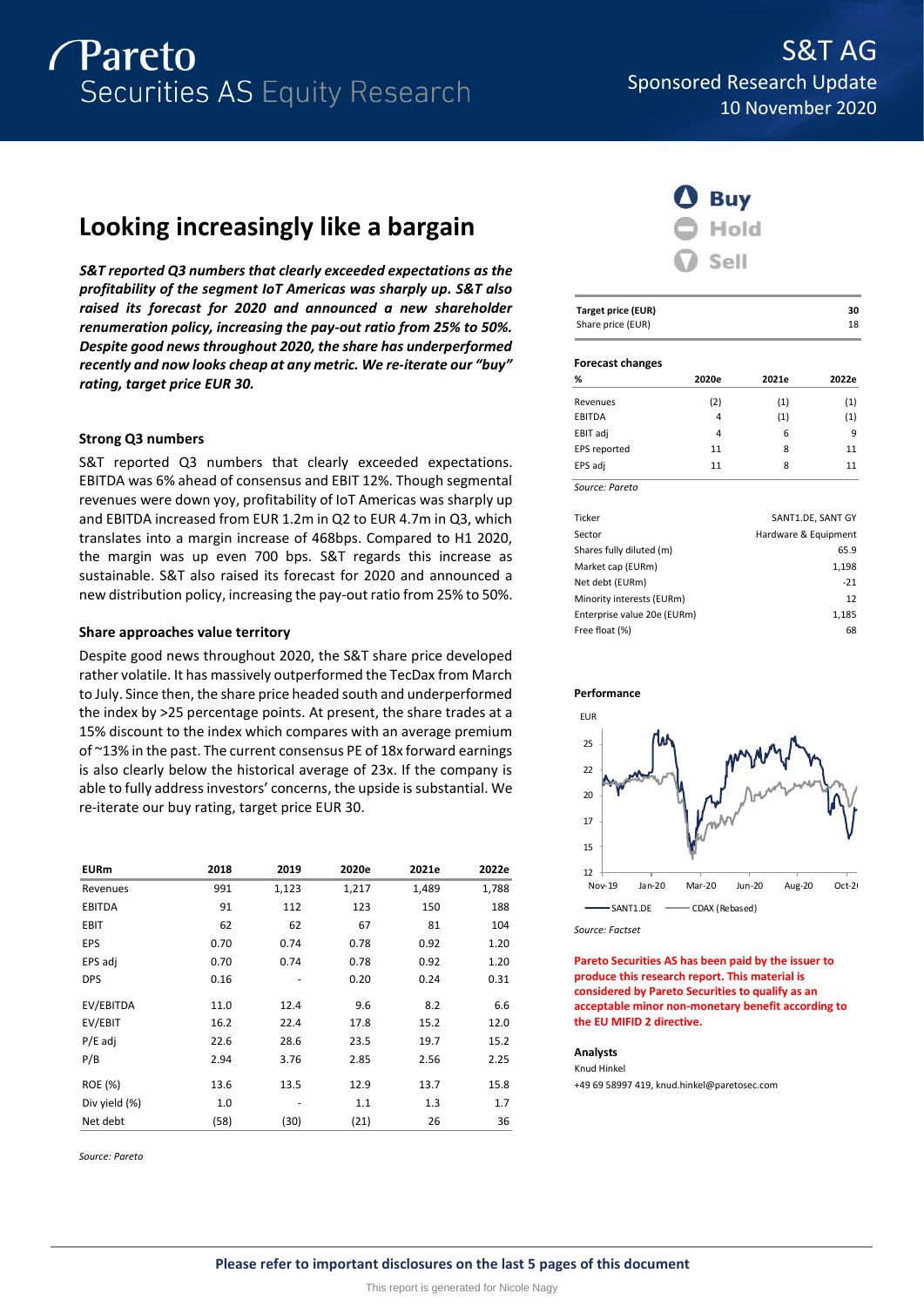# **Wrap-up Q3 numbers**

# **Exhibit 1: Q3**

| S&T AG                       |                           | Q3 2019 | Actual<br>Q3 2020 | yoy (%)   | Q3 2020 | Consensus<br><b>Delta</b> | <b>Consensus estimates</b><br>2020e | 2021e |
|------------------------------|---------------------------|---------|-------------------|-----------|---------|---------------------------|-------------------------------------|-------|
| <b>Revenues</b>              | <b>EURm</b>               | 279     | 298               | 6.5       | 293     | 1.6                       | 1,217                               | 1,467 |
|                              |                           |         |                   |           |         |                           |                                     |       |
| IT Services                  | $\mathbf{u}$              | 125     | 130               | 4%        |         |                           |                                     |       |
| <b>IoT Solutions Europe</b>  | $\mathbf{u}$              | 145     | 169               | 17%       |         |                           |                                     |       |
| <b>IoT Solutions America</b> | $\boldsymbol{\mathsf{H}}$ | 39      | 39                | 2%        |         |                           |                                     |       |
| <b>EBITDA</b>                |                           | 27.4    | 31.8              | 16.1      | 29.9    | 6.4                       | 121                                 | 152   |
| IT Services                  | $\mathbf{u}$              | 9.6     | 11.0              | 15%       |         |                           |                                     |       |
| <b>IoT Solutions Europe</b>  | $\boldsymbol{\mathsf{u}}$ | 15.0    | 16.1              | 7%        |         |                           |                                     |       |
| <b>IoT Solutions America</b> | $\boldsymbol{\mathsf{u}}$ | 2.8     | 4.7               | 68%       |         |                           |                                     |       |
| <b>EBITDA</b> margin         |                           | 9.8%    | 10.7%             | 88 bps    |         |                           |                                     |       |
| IT Services                  |                           | 7.7%    | 8.5%              | 76 bps    |         |                           |                                     |       |
| <b>IoT Solutions Europe</b>  |                           | 10.4%   | 9.5%              | $-82$ bps |         |                           |                                     |       |
| <b>IoT Solutions America</b> |                           | 7.3%    | 11.9%             | 468 bps   |         |                           |                                     |       |
| EBIT                         | <b>EURm</b>               | 14.5    | 17.2              | 18.8      | 15.3    | 12.4                      | 71                                  | 94    |
| margin                       | %                         | 5.2%    | 5.8%              | 60 bps    | 5.2%    | 56 bps                    | 5.8%                                | 6.4%  |
| Net Income                   | <b>EURm</b>               | 10.8    | 11.8              | 8.8       | 11.3    | 4.4                       | 48                                  | 67    |
| margin                       | %                         | 3.9%    | 4.0%              | 8 bps     | 3.9%    | 11 bps                    | 4.0%                                | 4.6%  |
| <b>EPS</b>                   | <b>EUR</b>                | 0.16    | 0.18              | 11.7      | 0.17    | 8.0                       | 0.78                                | 1.08  |

S&T reported Q3 numbers that clearly exceeded expectations. Although the gross margin was down yoy by around 200bps in Q3 due to a different product mix and a higher share of hardware, EBITDA was 6% ahead of consensus and EBIT 12%. Though segmental revenues were down yoy, profitability of IoT Americas was sharply up and EBITDA increased from EUR 1.2m in Q2 to EUR 4.7m in Q3, which translates into a margin increase of 468bps. Compared to H1 2020, the margin was up even 700 bps. The increase was due to restructuring-related oneoffs in the  $1<sup>st</sup>$  half of the year, that did not re-occur in Q3 as the reorganisation of the segment has been completed. Thus, S&T expects a similar margin level in Q4 and beyond. Until 2023, the margin is expected to rise even higher to ~14%.

In Q3, S&T booked revenues EUR 20m from acquisitions, hence group revenues were flat from a yoy perspective. But compared to Q2, the company reported revenues growth of 11%, of which 7.8 percentage points was said to be organic growth. Business in the field of MedTech remained firm although the were some press reports on order cancellations for respiratory machines. Apart from one Chinese customer, avionics revenues continued to suffer from the pandemic. IT service was marginally down organically in Q3.

Due to the ongoing roll-out of the PEC program, S&T reported a strong operating cash flow of EUR 50m for the first nine months, which compares with EUR 5m for the last year as working capital intensity was down from 19.3% in Q3 2019 to 13.8% in Q3 2020.

With view to a solid order book of EUR 891m, S&T raised its forecast for 2020 from EUR 115m EBITDA and EUR 1.15bn in revenue to at least EUR 122m EBITDA and EUR 1.2bn in revenue and believes that these figures could be exceeded even further, provided the effects of the new lockdowns do not turn out too grave. Also, the target of EUR 2bn in revenue with an EBITDA of EUR 220m by 2023 was confirmed.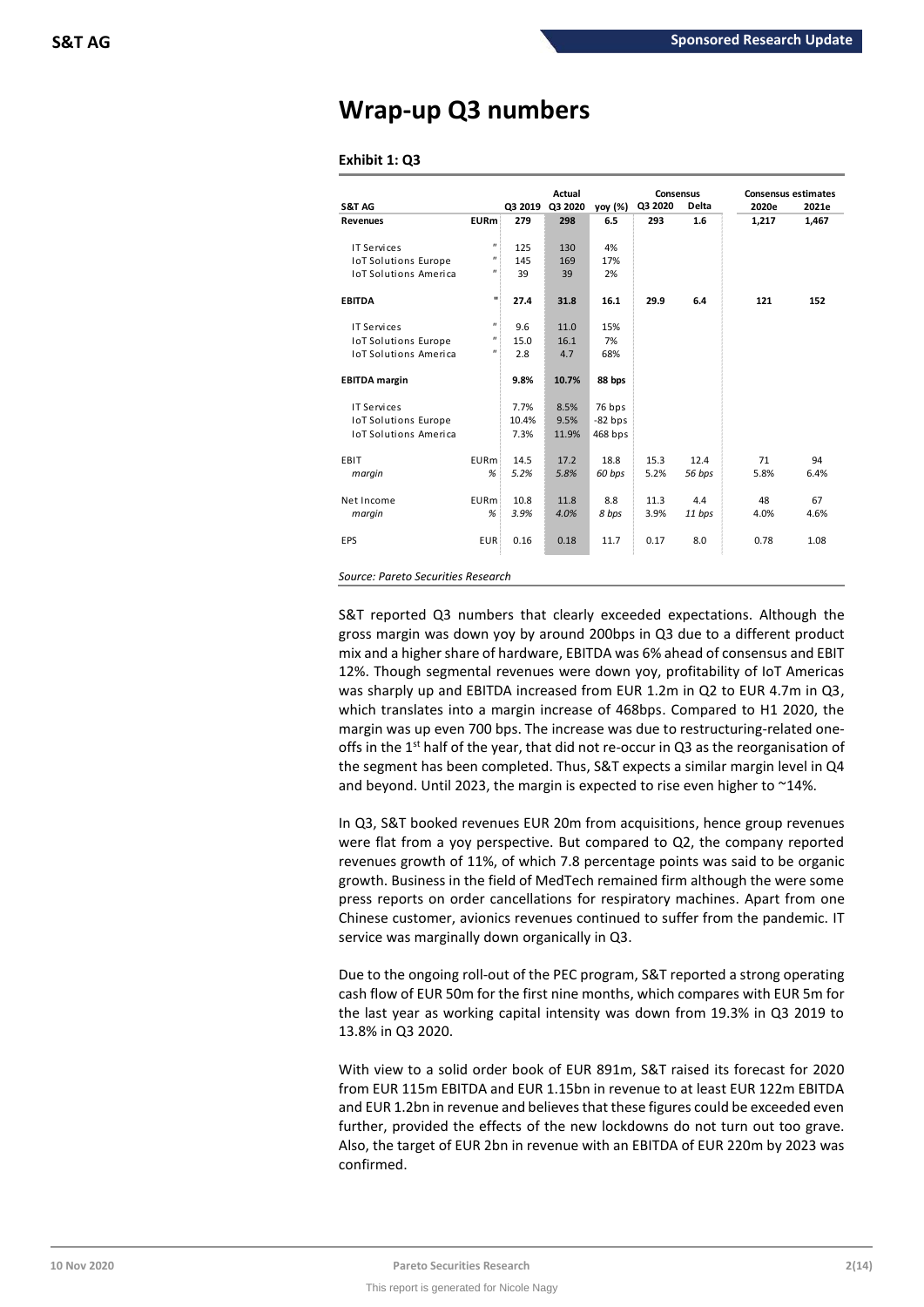Due to the re-established lockdown in Austria and Germany, 70% of employees worked form home again, but none is on short working schemes anymore.

In 2020, S&T acquired EUR 130m of revenues and continues to target EUR 300m for 2020 and 2021. S&T does not intend to go after acquisitions in the Americas because targets are simply too expensive in this region. Likewise, S&T will avoid acquisitions in Russia / Belarus going forward due to the political instability in the region. That does not mean that S&T will close down existing operations, though. Russia stands for c. 5% of revenues. The recently acquired Iskratel has started to contribute from the 1<sup>st</sup> of October.

The management shared some conclusions that it has drawn from the current low share valuation. First, the transparency of the reporting shall be increased, and S&T will start to disclose additional KPI, such as the contribution by acquired companies. Second, S&T will change its distribution policy and will return 50% of net income to shareholders by dividends and buybacks instead of 25%. Importantly, this does not mean a lower priority of M&A, as treasury shares might occasionally be used to finance acquisitions. Finally, the management will start to share its thoughts on the long-term perspective of the group ("Vision 2030"). While details will be provided on the CMD scheduled for December 2020, S&T already provided some details. The focus will be clearly less on classical IT services and more on IoT technologies, especially on IoT-as-a service.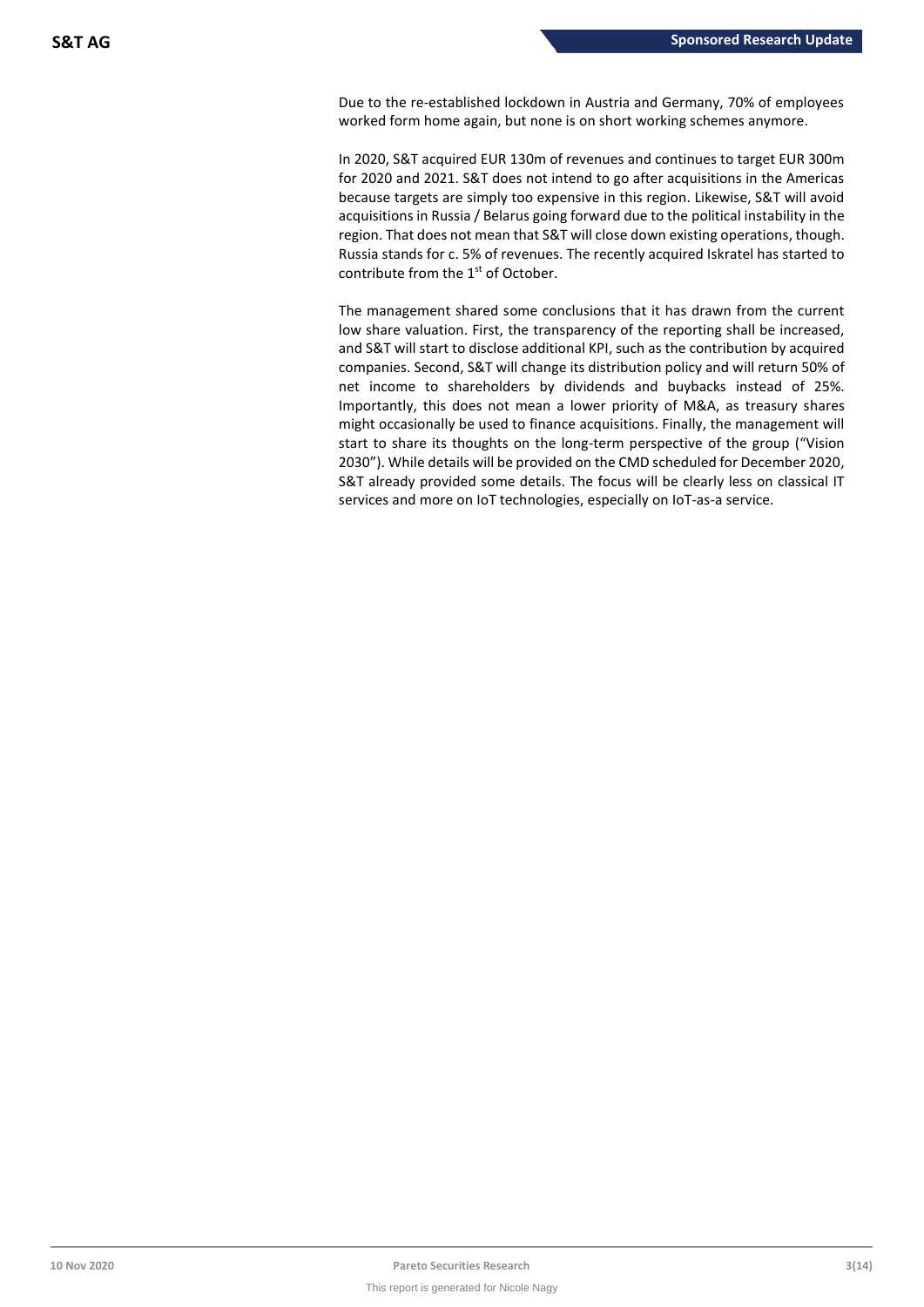# **Valuation update**

# **Exhibit 2: Updated estimates**

| <b>Profit &amp; Loss</b> | 2013    | 2014  | 2015  | 2016    | 2017  | 2018  | 2019  | 2020e | 2021e | 2022e | 2023e |
|--------------------------|---------|-------|-------|---------|-------|-------|-------|-------|-------|-------|-------|
| Revenue                  | 338     | 386   | 468   | 504     | 882   | 991   | 1,123 | 1,217 | 1,489 | 1,788 | 2,066 |
| % yoy                    | $-0.5%$ | 14.1% | 21.4% | 7.6%    | 75.1% | 12.3% | 13.3% | 8.4%  | 22.3% | 20.1% | 15.6% |
| <b>EBITDA</b>            | 20      | 23    | 28    | 34      | 68    | 91    | 112   | 123   | 150   | 188   | 227   |
| % of sales               | 5.9%    | 5.9%  | 6.1%  | 6.8%    | 7.7%  | 9.1%  | 9.9%  | 9.6%  | 10.1% | 10.5% | 11.0% |
| <b>EBIT</b>              | 14      | 17    | 21    | 24      | 42    | 62    | 62    | 67    | 81    | 104   | 134   |
| % of sales               | 4.2%    | 4.3%  | 4.4%  | 4.8%    | 4.7%  | 6.2%  | 5.5%  | 5.5%  | 5.5%  | 5.8%  | 6.5%  |
| <b>Pretax Profit</b>     | 12      | 15    | 18    | 20      | 35    | 56    | 54    | 60    | 71    | 94    | 124   |
| % of sales               | 3.6%    | 3.8%  | 3.9%  | 4.0%    | 4.0%  | 5.7%  | 4.8%  | 4.9%  | 4.8%  | 5.3%  | 6.0%  |
| <b>Net Profit</b>        | 12      | 13    | 16    | 15      | 23    | 45    | 49    | 51    | 61    | 79    | 102   |
| % of sales               | 3.5%    | 3.4%  | 3.4%  | 2.9%    | 2.6%  | 4.5%  | 4.4%  | 4.2%  | 4.1%  | 4.4%  | 5.0%  |
| <b>EPS</b>               | 0.30    | 0.32  | 0.36  | 0.33    | 0.43  | 0.70  | 0.74  | 0.77  | 0.92  | 1.20  | 1.56  |
| % yoy                    | 16.4%   | 5.8%  | 14.8% | $-8.9%$ | 30.8% | 61.3% | 6.4%  | 3.5%  | 19.8% | 30.0% | 29.8% |
| <b>DPS</b>               | 0.06    | 0.07  | 0.08  | 0.10    | 0.13  | 0.16  | 0.00  | 0.20  | 0.24  | 0.31  | 0.40  |
| Payout ratio             | 20%     | 22%   | 22%   | 30%     | 30%   | 23%   | 0%    | 26%   | 26%   | 26%   | 26%   |

*Source: Pareto Securities Research*

After Q3, we finetuned our estimates for 2020 and the subsequent years. The changes can be found in the table below. We are somewhat more positive for the net result in 2020. For the last quarter in 2020, we expect a portfolio effect of ~EUR 40m on the revenue line (mainly Citycomp and Iskratel). As a result, our estimates are well in-line with the updated 2020 guidance.

# **Exhibit 3: Changes to our estimates**

|                   |              | 2020e |            |              |       | 2021e      |              |       | 2022e      |              |  |
|-------------------|--------------|-------|------------|--------------|-------|------------|--------------|-------|------------|--------------|--|
| S&TAG             |              | Old   | <b>New</b> | <b>Delta</b> | Old   | <b>New</b> | <b>Delta</b> | Old   | <b>New</b> | <b>Delta</b> |  |
| Revenues          | <b>EURm</b>  | 1,237 | 1,217      | $-2%$        | 1,511 | 1,489      | $-1\%$       | 1,812 | 1,788      | $-1%$        |  |
| <b>EBITDA</b>     | $\mathbf{u}$ | 119   | 123        | 4%           | 153   | 150        | $-2%$        | 190   | 188        | $-1%$        |  |
| <b>EBIT</b>       | $\mathbf{u}$ | 64    | 67         | 4%           | 77    | 81         | 5%           | 95    | 104        | 9%           |  |
| <b>Net result</b> | $\mathbf{u}$ | 46    | 51         | 11%          | 56    | 61         | 8%           | 71    | 79         | 11%          |  |
| <b>EPS</b>        | <b>EUR</b>   | 0.70  | 0.77       | 10%          | 0.85  | 0.92       | 9%           | 1.08  | 1.20       | 11%          |  |

*Source: Pareto Securities Research*

We also fine-tuned our estimates for the subsequent fiscal years a bit, expecting S&T to acquire EUR 130m in 2020, EUR 150m in 2021 and 100m in the following years. We conservatively expect an acquisition multiple of 0.6x revenues, which is clearly above the 0.4x S&T spots in the M&A market at present. Assuming additionally 10% of organic growth per year, we arrive at revenues of EUR 2.1bn and EBITDA of EUR 227m, well in-line with S&T's mid-term guidance of EUR 2bn and EUR 220m, respectively.

The rise of our estimates for the lines "below" EBITDA results from the assumption that ~30% of the future acquisition pay-outs will be booked as nondepreciable goodwill (was 0% before), in-line with the accounting treatment of some recent deals. Though future acquisitions will occur with a high likelihood, but are still unknown, these assumptions are arbitrary to a good degree and one should clearly concentrate on EBITDA as a yardstick for the future development of the company. Because of that, we are not surprised that there is a significant gap between our and consensus' estimates for all other P&L lines other than revenues and EBITDA. The consensus for revenues and EBITDA is however in-line with the scenario laid out above and indicate in our view that the capital market has fully bought into S&T's acquisition story.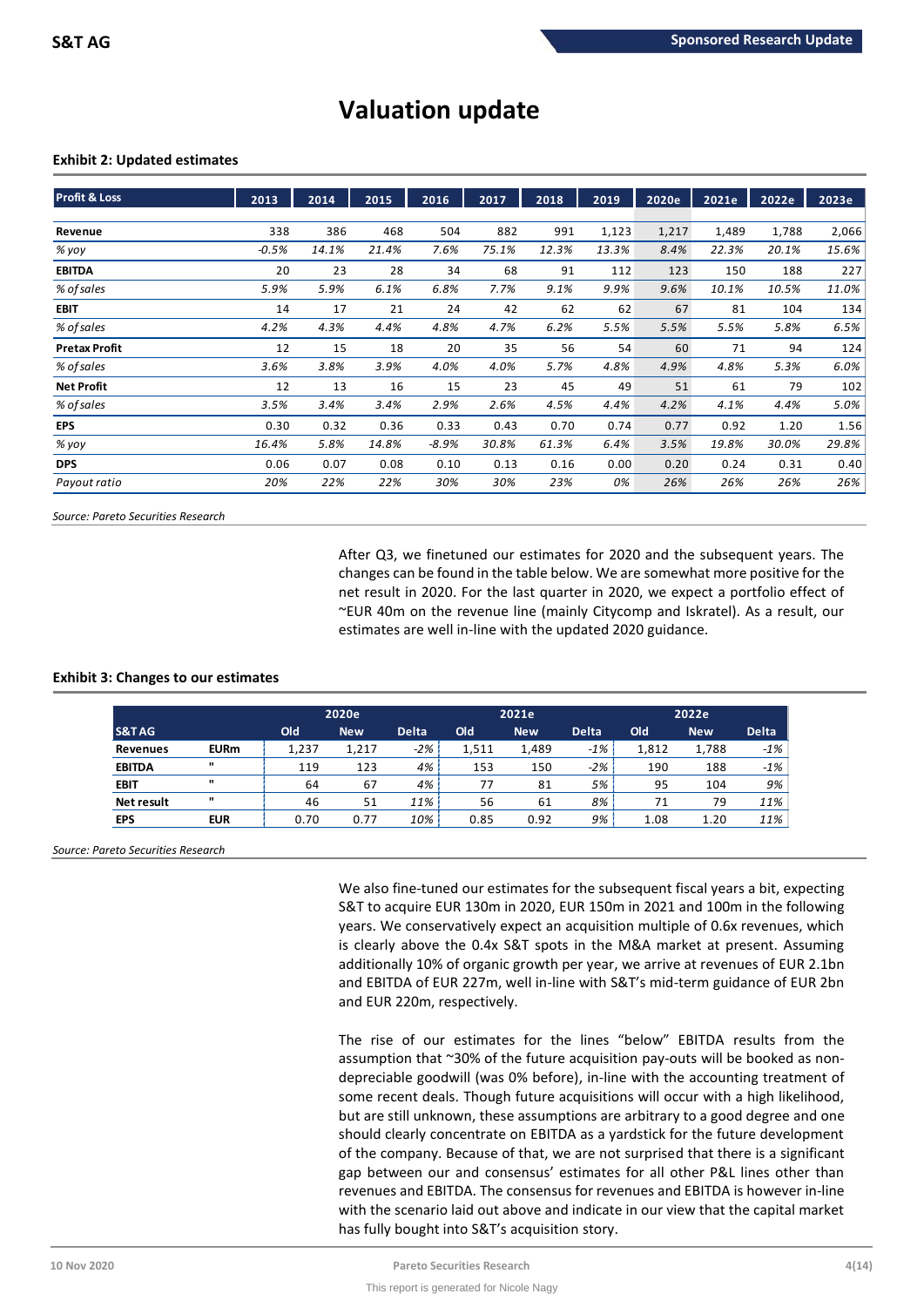# **Exhibit 4: Pareto vs. consensus**

|                                    | 2021e<br>2020e |         |         | 2022e   |         |          |         |         |         |
|------------------------------------|----------------|---------|---------|---------|---------|----------|---------|---------|---------|
|                                    | Pareto         | Cons.   | Delta   | Pareto  | Cons.   | Delta    | Pareto  | Cons.   | Delta   |
|                                    |                |         |         |         |         |          |         |         |         |
| <b>Revenues</b>                    | 1,217.1        | 1,220.3 | $-0.3%$ | 1,488.8 | 1,468.9 | 1.4%     | 1,787.7 | 1,653.0 | 8.1%    |
| <b>EBITDA</b>                      | 123.4          | 123.3   | 0.1%    | 150.4   | 152.5   | $-1.4%$  | 187.7   | 179.2   | 4.7%    |
| <b>EBIT</b>                        | 66.7           | 71.6    | $-6.7%$ | 81.1    | 92.7    | $-12.5%$ | 103.7   | 112.1   | $-7.5%$ |
| Adj. EBIT                          | 66.7           | 71.6    | $-6.7%$ | 81.1    | 92.7    | $-12.5%$ | 103.7   | 112.1   | $-7.5%$ |
| EBT                                | 59.6           | 60.5    | $-1.5%$ | 71.2    | 81.8    | $-12.9%$ | 94.0    | 101.5   | $-7.4%$ |
| Net result                         | 50.9           | 49.7    | 2.5%    | 60.6    | 66.8    | $-9.3%$  | 78.8    | 83.2    | $-5.3%$ |
| <b>EPS</b>                         | 0.77           | 0.80    | $-3.4%$ | 0.92    | 1.07    | $-13.4%$ | 1.20    | 1.31    | $-8.6%$ |
| EPS adj.                           | 0.78           | 0.80    | $-2.9%$ | 0.92    | 1.07    | $-13.4%$ | 1.20    | 1.31    | $-8.7%$ |
| Source: Pareto Securities Research |                |         |         |         |         |          |         |         |         |

Within our DCF model, we book the cash deployed for acquisition ex investments into working capital, which is included in the line "Change of WC & P", though. As S&T intends to reduce the working capital intensity from 13.7% to 12% in 2020 as part of the PEC program, the net contribution from working capital is expected to be positive in 2020 but to turn negative thereafter.

On the grounds of these assumptions, our DCF framework reveals a fair value of EUR 30 per share (was EUR 33 before), which translates into a significant upside for the share. Accordingly, our recommendation remains "buy".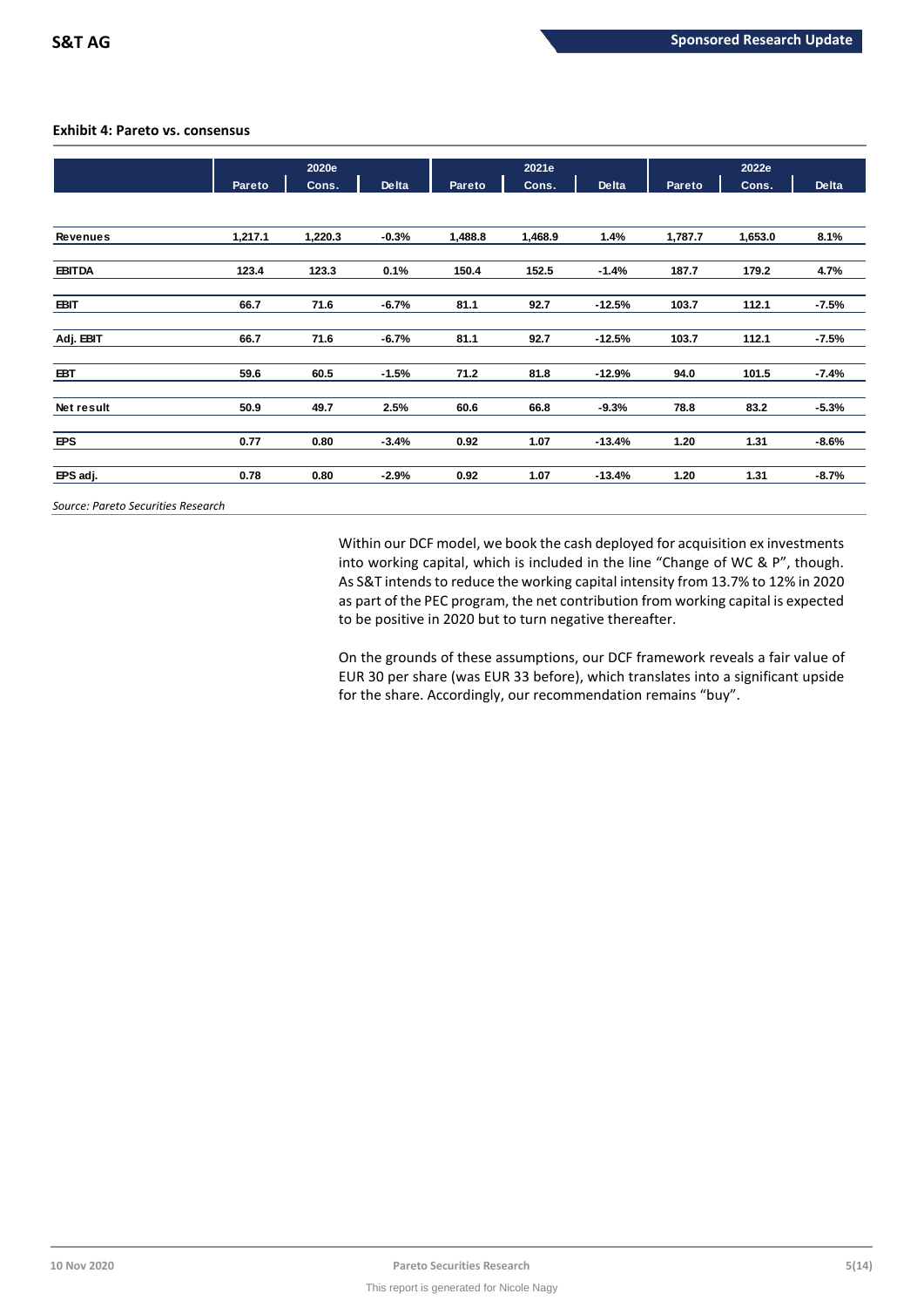# **Exhibit 5: DCF**

|                                              |              |             | Phase I     |              |                       |             |             | <b>Phase II</b> |                             |             | <b>Phase III</b> |
|----------------------------------------------|--------------|-------------|-------------|--------------|-----------------------|-------------|-------------|-----------------|-----------------------------|-------------|------------------|
| <b>EUR</b> m                                 | 2020e        | 2021e       | 2022e       | 2023e        | 2024e                 | 2025e       | 2026e       | 2027e           | 2028e                       | 2029e       |                  |
|                                              |              |             |             |              |                       |             |             |                 |                             |             |                  |
| <b>Revenues</b>                              | 1,217        | 1,489       | 1,788       | 2,066<br>16% | 2,263<br>10%          | 2,454<br>8% | 2,634<br>7% | 2,799<br>6%     | 2,944<br>5%                 | 3,064<br>4% |                  |
| growth rate<br><b>EBITDA</b>                 | 8%<br>123    | 22%<br>150  | 20%<br>188  | 227          | 249                   | 270         | 290         | 308             | 324                         | 337         |                  |
|                                              |              |             |             |              |                       |             |             |                 |                             |             |                  |
| EBIT margin                                  | 10.1%<br>38  | 10.1%<br>47 | 10.5%<br>57 | 11.0%<br>62  | 11.0%<br>68           | 11.0%<br>81 | 11.0%<br>82 | 11.0%<br>81     | 11.0%<br>78                 | 11.0%<br>73 |                  |
| Depr. & Amort. (FA)                          | 3.1%         | 3.1%        |             | 3.0%         |                       | 3.3%        | 3.1%        | 2.9%            | 2.6%                        | 2.4%        |                  |
| % of sales                                   |              |             | 3.2%        |              | 3.0%                  |             |             |                 |                             |             |                  |
| Depr. & Amort. (RoU)                         | 18           | 23          | 27          | 31           | 34                    | 37          | 40          | 42              | 45                          | 46          |                  |
| % of sales                                   | 1.5%         | 1.5%        | 1.5%        | 1.5%         | 1.5%                  | 1.5%        | 1.5%        | 1.5%            | 1.5%                        | 1.5%        |                  |
| <b>EBIT</b>                                  | 67           | 81          | 104         | 134          | 146                   | 152         | 168         | 184             | 202                         | 218         |                  |
| <b>EBIT</b> margin                           | 5.5%         | 5.5%        | 5.8%        | 6.5%         | 6.5%                  | 6.2%        | 6.4%        | 6.6%            | 6.8%                        | 7.1%        |                  |
| Tax                                          | (11)         | (13)        | (18)        | (24)         | (29)                  | (30)        | (34)        | (37)            | (40)                        | (44)        |                  |
| Tax rate                                     | 16%          | 16%         | 17%         | 18%          | 20%                   | 20%         | 20%         | 20%             | 20%                         | 20%         |                  |
| Capex                                        | (29)         | (36)        | (45)        | (52)         | (57)                  | (61)        | (66)        | (70)            | (74)                        | (77)        |                  |
| % of sales                                   | 2.4%         | 2.4%        | 2.5%        | 2.5%         | 2.5%                  | 2.5%        | 2.5%        | 2.5%            | 2.5%                        | 2.5%        |                  |
| <b>Acquisitions (ex NWC)</b>                 | (72)         | (72)        | (48)        | (48)         | 0                     | 0           | 0           | 0               | 0                           | 0           |                  |
| % of sales                                   | 5.9%         | 4.8%        | 2.7%        | 2.3%         | 0.0%                  | 1.3%        | 1.9%        | 2.2%            | 2.3%                        | 9.5%        |                  |
| Change in WC & P                             | 8            | (33)        | (36)        | (33)         | (24)                  | (26)        | (27)        | (29)            | (31)                        | (32)        |                  |
| % of sales                                   | $-0.6%$      | 2.2%        | 2.0%        | 1.6%         | 1.0%                  | 1.0%        | 1.0%        | 1.0%            | 1.0%                        | 1.0%        |                  |
| <b>Free Cash Flow</b>                        | $\mathbf{1}$ | (25)        | 14          | 39           | 105                   | 115         | 123         | 129             | 135                         | 139         | 3,096            |
| growth rate                                  | nm           | nm          | nm          | nm           | nm                    | 10%         | 6%          | 5%              | 4%                          | 3%          | 3%               |
| <b>Present Value FCF</b>                     | 1            | (23)        | 12          | 31           | 78                    | 79          | 78          | 77              | 74                          | 71          | 1,583            |
| <b>PV Phase I</b>                            |              | 98          |             |              | <b>Risk free rate</b> |             | 3.5%        |                 | Targ. equity ratio          |             | 70%              |
| <b>PV Phase II</b>                           |              | 379         |             |              | <b>Premium Equity</b> |             | 5.0%        |                 | <b>Beta</b>                 |             | 1.2              |
| <b>PV Phase III</b>                          |              | 1,583       |             |              | <b>Premium Debt</b>   |             | 0.5%        |                 | <b>WACC</b>                 |             | 7.6%             |
|                                              |              |             |             |              |                       |             |             |                 |                             |             |                  |
| <b>Enterprise value</b><br>- Net debt (cash) |              | 2,061<br>32 |             |              | <b>Sensitivity</b>    |             | 2.0%        | 2.5%            | Growth in phase III<br>3.0% | 3.5%        | 4.0%             |
| - Pension provisions                         |              | 9           |             |              |                       | 6.8%        | 30.1        | 33.0            | 36.7                        | 41.4        | 47.9             |
| - Minorities & Peripherals                   |              | 12          |             |              |                       | 7.2%        | 27.4        | 29.8            | 32.8                        | 36.6        | 41.6             |
| - Leasing liabilities                        |              | 62          |             |              | <b>WACC</b>           | 7.6%        | 30.1        | 27.1            | 29.6                        | 32.7        | 36.6             |
| - Paid-out dividends for last FY             |              | 0           |             |              |                       | 8.0%        | 23.1        | 24.8            | 26.9                        | 29.4        | 32.6             |
| +/- Other EV items                           |              | 0           |             |              |                       | 8.4%        | 21.4        | 22.8            | 24.6                        | 26.7        | 29.2             |
|                                              |              |             |             |              |                       |             |             |                 |                             |             |                  |
| <b>Equity value</b>                          |              | 1,944       |             |              |                       |             |             |                 |                             |             |                  |
| Number of shares (m)                         |              | 65.7        |             |              |                       |             |             |                 |                             |             |                  |
| Value per share $(\epsilon)$                 |              | 30.0        |             |              |                       |             |             |                 |                             |             |                  |
| Current Price $(\epsilon)$                   |              | 18.0        |             |              |                       |             |             |                 |                             |             |                  |
| Upside                                       |              | 67%         |             |              |                       |             |             |                 |                             |             |                  |
| Source: Pareto Securities Research           |              |             |             |              |                       |             |             |                 |                             |             |                  |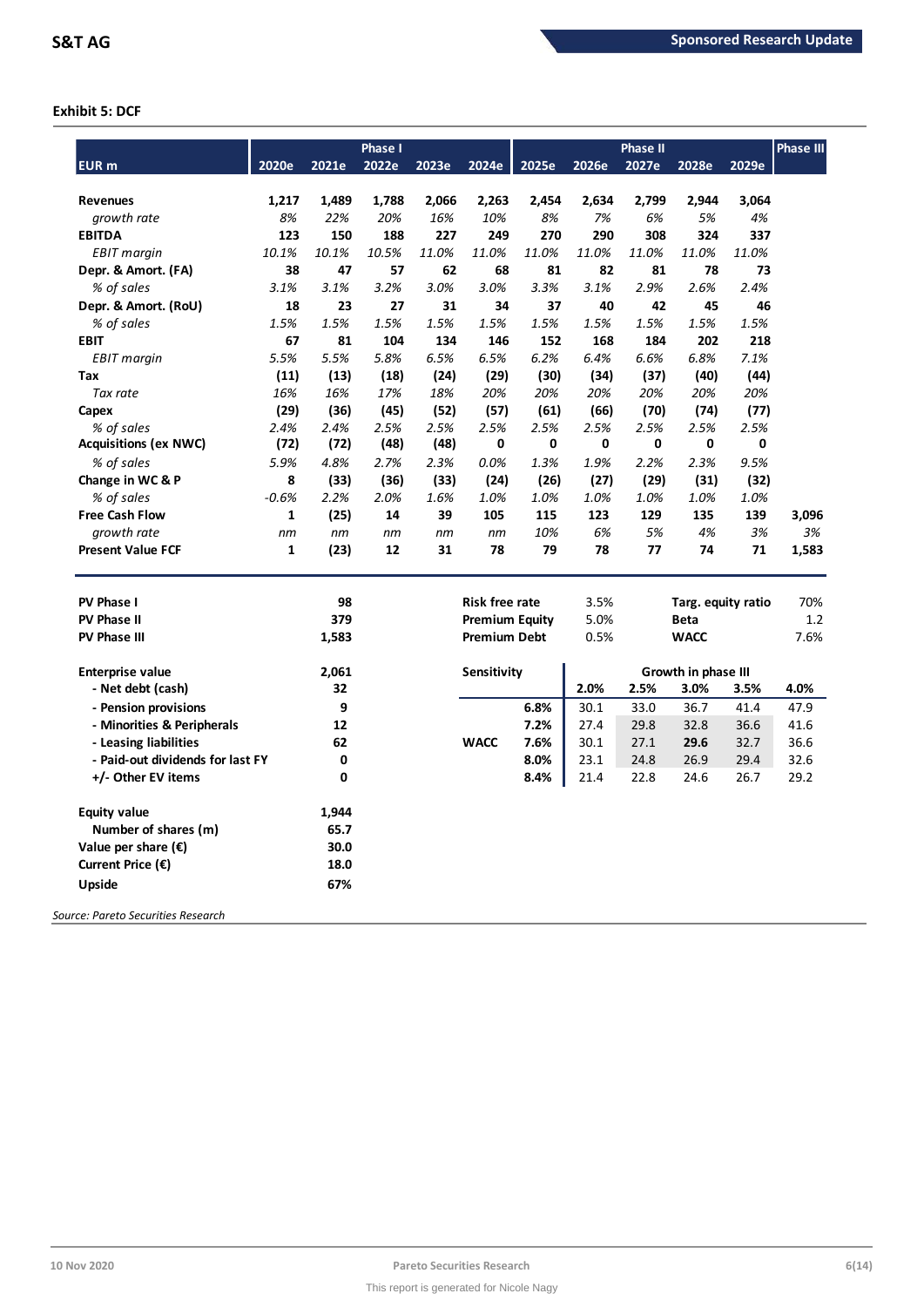



*Source: Factset, Pareto Securities Research*

The S&T share price developed rather volatile throughout 2020. It has massively outperformed the TecDax from March to July. Since then, the share price headed south and underperformed the index by >25 percentage points.

At present, the share trades at a 15% discount to the index which compares with an average premium of  $^{\sim}13\%$  in the past. The current consensus PE of 18x forward earnings is also clearly below the historical average of 23x. If the company is able to fully dispel the concerns that have been raised by a research report published in September, the upside is clearly substantial.



# **Exhibit 7: Historical PE (consensus-based)**

*Source: Factset, Pareto Securities Research*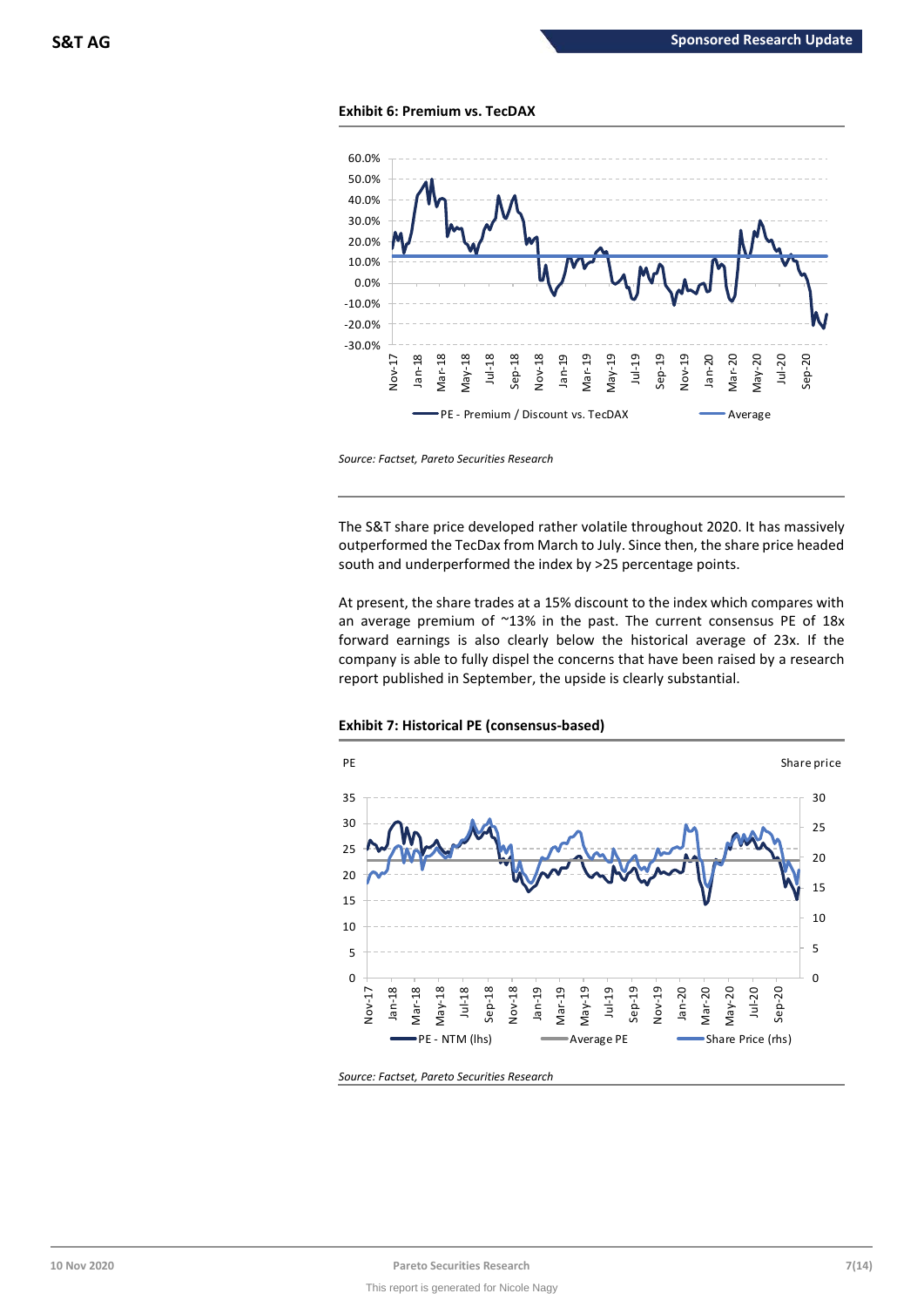# **At a glance**

| <b>Business Units</b>                              | <b>IT Services</b>                                                                                                                                                                                                                                                                                                                                                                                                                                                                                                                                                                                                             |                                                                                                                                                   | <b>IoT Solutions Europe</b>                 |                                                                                                                                                                                                                                                                                                                                                                                                                            |                                                                                     |                                                                                                                                                                 | <b>IoT Solutions America</b>                                                                |                                                                   |
|----------------------------------------------------|--------------------------------------------------------------------------------------------------------------------------------------------------------------------------------------------------------------------------------------------------------------------------------------------------------------------------------------------------------------------------------------------------------------------------------------------------------------------------------------------------------------------------------------------------------------------------------------------------------------------------------|---------------------------------------------------------------------------------------------------------------------------------------------------|---------------------------------------------|----------------------------------------------------------------------------------------------------------------------------------------------------------------------------------------------------------------------------------------------------------------------------------------------------------------------------------------------------------------------------------------------------------------------------|-------------------------------------------------------------------------------------|-----------------------------------------------------------------------------------------------------------------------------------------------------------------|---------------------------------------------------------------------------------------------|-------------------------------------------------------------------|
|                                                    |                                                                                                                                                                                                                                                                                                                                                                                                                                                                                                                                                                                                                                |                                                                                                                                                   |                                             |                                                                                                                                                                                                                                                                                                                                                                                                                            |                                                                                     |                                                                                                                                                                 |                                                                                             |                                                                   |
| Products/<br>applications                          | IT services to a broad range of enterprises. Managed<br>services. Operates according to the Plan - Build - Run<br>Principle. Plans to reduces share of hardware<br>business.                                                                                                                                                                                                                                                                                                                                                                                                                                                   | Solutions in the areas of IoT and Industry 4.0,<br>combining hardware, middleware and services.<br>Markets served are in Europe and Asia.         |                                             |                                                                                                                                                                                                                                                                                                                                                                                                                            |                                                                                     | Embedded hardware and software solutions<br>focussing on aviation, transport and                                                                                | communication.                                                                              |                                                                   |
| <b>Customers</b>                                   | Small and mid-sized enterprises in DACH and<br>Eastern European region                                                                                                                                                                                                                                                                                                                                                                                                                                                                                                                                                         | Industrial applications such as industrial<br>automation, medical technologies, infotainment,<br>energy industry, and public transportation. Core | is the former Kontron business.             |                                                                                                                                                                                                                                                                                                                                                                                                                            |                                                                                     | Communications and aviation customers                                                                                                                           |                                                                                             |                                                                   |
| Market share/<br>positioning                       | Below 1% in SANT's footprint                                                                                                                                                                                                                                                                                                                                                                                                                                                                                                                                                                                                   |                                                                                                                                                   | Below 1% in SANT's footprint                |                                                                                                                                                                                                                                                                                                                                                                                                                            |                                                                                     | Only reasonable data from SANT's prospectus<br>reveals market share for Advantech of 8%,<br>Siemens 6% and ADLINK of 3% in the European                         | Economic Area (EWR)                                                                         |                                                                   |
| <b>Drivers</b>                                     | Outsourcing and cost cutting main drivers for GDP-<br>like growth for SANT in IT Services.                                                                                                                                                                                                                                                                                                                                                                                                                                                                                                                                     | Connectivity of devices and increased need for<br>secure platforms in M2M, smart metering and<br>other applications drive market growth and       | innovation in IoT.                          |                                                                                                                                                                                                                                                                                                                                                                                                                            |                                                                                     | System-on-a-chip, enhanced software solutions<br>and niche but customized solutions in the<br>automation, infotainment, medical and<br>transportation segments. |                                                                                             |                                                                   |
| Main<br>competitors                                | Bechtle, Cancom, HPE, IBM, Accenture, Adesso,<br>Capgemini, Atos and other IT services companies                                                                                                                                                                                                                                                                                                                                                                                                                                                                                                                               | Check Point Software, Intel, FireEye, Imperva,<br>Secunet, Compugroup, Vitec Software AB<br>Smart Energy: Landis & Gyr, Schneider Electric,       | Siemens, Itron, IBM, Cisco, ABB             |                                                                                                                                                                                                                                                                                                                                                                                                                            |                                                                                     | Advantech, ADLINK, Siemens, Beckhoff and                                                                                                                        | Radisys                                                                                     |                                                                   |
| <b>Entry barriers/</b><br>competitive<br>advantage | High personnel and R&D intensive business, especially in IT Services (personnel) and Embedded Systems (R&D/pre-financing). SANT has high economies of<br>scale/scope once embedded products are developed and software products included . SANT has a low cost base (c. 50% of workforce is located in low cost<br>Eastern European countries), highly outsourced production to Foxconn and Ennoconn in China and Canada respectively, a strong customer retention<br>effort (e.g. trying to become single source supplier for automotive, industrial, aerospace and energy sector), only embedded and smart metering supplier | and services provider with a strong Eastern European production footprint, strong IP portfolio.                                                   |                                             |                                                                                                                                                                                                                                                                                                                                                                                                                            |                                                                                     |                                                                                                                                                                 |                                                                                             |                                                                   |
| <b>Strategy &amp;</b><br>Guidance                  | Strategy:<br>(I) Support growth by frequent acquisitions, esp. turnarounds at low multiples.<br>(II) Benefit from megatrends (increased device and machine connectivity,<br>security/firewall requirements, outsourcing)<br>(III) Increase the share of proprietary software in IoT solutions.<br>(IV) Cross-selling.<br>(V) Concentrate on embedded solutions (i.e.combine hard- and software.)                                                                                                                                                                                                                               |                                                                                                                                                   |                                             | Revenues:<br>y/y<br><b>EBITDA</b><br>margin                                                                                                                                                                                                                                                                                                                                                                                | <b>Guidance (11/2020)</b><br><b>EUR 1200m</b><br>6.9%<br>at least EUR 122m<br>10.0% |                                                                                                                                                                 | <b>PASe</b><br><b>EUR 1217m</b><br>10.2%<br><b>EUR 123m</b><br>9.9%                         | Consensus<br><b>EUR 1220m</b><br>8.7%<br><b>EUR 123m</b><br>10.1% |
| 2019                                               | <b>EBITDA (EURm)</b><br>Sales (EURm)<br>1123<br>y/y<br>Margin                                                                                                                                                                                                                                                                                                                                                                                                                                                                                                                                                                  | 112<br>9.9%                                                                                                                                       |                                             | EBIT adj. (EURm)<br>Margin                                                                                                                                                                                                                                                                                                                                                                                                 | 62<br>5.5%                                                                          | Sales 5Y hist. CAGR                                                                                                                                             |                                                                                             | 24%                                                               |
| <b>Sales &amp; EBIT Split</b>                      | Sales split by region<br>9%<br>37%<br>28%<br>11%<br>15%<br>Germany<br>North America                                                                                                                                                                                                                                                                                                                                                                                                                                                                                                                                            | Sales split by division<br>13%<br>45%<br>42%<br>■ IT Services                                                                                     | 61%                                         | <b>EBITDA split by division</b><br><b>TI Services</b>                                                                                                                                                                                                                                                                                                                                                                      | 2,000<br>1,600<br>1,200<br>800<br>400<br>$\Omega$                                   | 7.7%<br>991<br>882<br>2017<br>2018                                                                                                                              | Group financial development<br>9.1% 9.9% 10.1% 10.1% 10.5%<br>21.<br>2019 2020e 2021e 2022e | 12%<br>10%<br>8%<br>6%<br>788<br>4%<br>2%<br>0%                   |
|                                                    | Austria<br>Eastern Europe & Russia<br>RoW                                                                                                                                                                                                                                                                                                                                                                                                                                                                                                                                                                                      | loT Solutions Europe<br>loT Solutions America                                                                                                     |                                             | loT Solutions Europe<br>loT Solutions America                                                                                                                                                                                                                                                                                                                                                                              |                                                                                     | Group                                                                                                                                                           |                                                                                             | <b>EBITDA</b> margin                                              |
| <b>Shareholder</b><br>structure &<br>management    | CEO<br><b>Hannes Niederhauser</b><br>CEO (since 2011)<br>• Hannes Niederhauser joined the<br>company in 2011 as CEO. Following<br>his studies in electrical engineering at<br>the Graz University of Technology, the<br>Austrian-born manager worked as a<br>developer of microchips and in the<br>embedded computer segment. Prior<br>he has been the main shareholder<br>and CEO of Kontron AG from 1999 to<br>2007, which became the world's<br>largest provider in the field of<br>embedded computing.                                                                                                                     | <b>CFO</b>                                                                                                                                        | <b>Richard Neuwirth</b><br>CFO (since 2013) | • Richard Neuwirth has degrees in<br>jurisprudence and business<br>administration. He began his career as<br>a lawyer working for a Vienna-based<br>firm. He joined S&T in 2006, and has<br>held a variety of management<br>positions at it, with these including<br>managing director of S&T Bulgaria and<br>country manager and sales director of<br>S&T Austria. As of July 2013, Neuwirth<br>became the company's CFO. |                                                                                     | 68%<br>■ Ennoconn Corp. ■ AGI<br>Free Float                                                                                                                     | <b>Shareholder structure</b>                                                                | 27%<br>5%                                                         |
| # of employees<br>FY 2019                          |                                                                                                                                                                                                                                                                                                                                                                                                                                                                                                                                                                                                                                |                                                                                                                                                   | 4,935                                       |                                                                                                                                                                                                                                                                                                                                                                                                                            |                                                                                     |                                                                                                                                                                 |                                                                                             |                                                                   |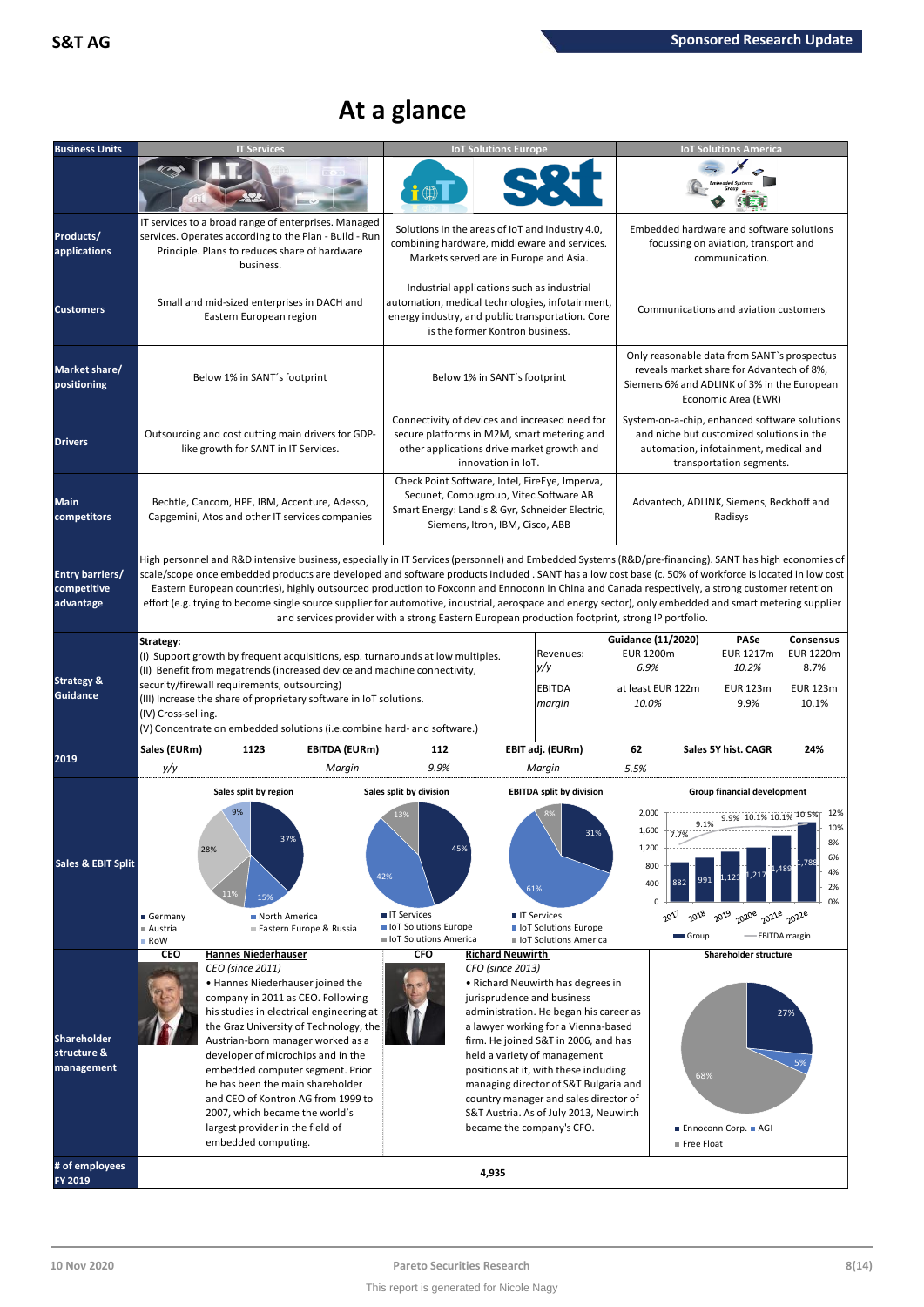| PROFIT & LOSS (fiscal year) (EURm)             | 2015    | 2016                     | 2017                     | 2018                     | 2019           | 2020e          | 2021e                    | 2022e     |
|------------------------------------------------|---------|--------------------------|--------------------------|--------------------------|----------------|----------------|--------------------------|-----------|
| <b>Revenues</b>                                | 468     | 504                      | 882                      | 991                      | 1,123          | 1,217          | 1,489                    | 1,788     |
| <b>EBITDA</b>                                  | 28      | 34                       | 68                       | 91                       | 112            | 123            | 150                      | 188       |
| Depreciation & amortisation                    | (8)     | (10)                     | (26)                     | (29)                     | (50)           | (57)           | (69)                     | (84)      |
| EBIT                                           | 21      | 24                       | 42                       | 62                       | 62             | 67             | 81                       | 104       |
| Net interest                                   | (3)     | (4)                      | (6)                      | (5)                      | (8)            | (7)            | (10)                     | (10)      |
| Other financial items                          | $\sim$  | $\overline{\phantom{a}}$ | $\overline{\phantom{a}}$ | $\sim$                   | $\blacksquare$ | $\blacksquare$ | $\overline{\phantom{a}}$ |           |
| <b>Profit before taxes</b>                     | 18      | 20                       | 35                       | 56                       | 54             | 60             | 71                       | 94        |
| Taxes                                          | (1)     | 0                        | (6)                      | (8)                      | (5)            | (10)           | (11)                     | (16)      |
| Minority interest                              | (2)     | (6)                      | (7)                      | (3)                      | (0)            | $\mathbf{1}$   | $\mathbf{1}$             | 1         |
| Net profit                                     | 16      | 15                       | 23                       | 45                       | 49             | 51             | 61                       | 79        |
| EPS reported                                   | 0.36    | 0.33                     | 0.43                     | 0.70                     | 0.74           | 0.78           | 0.92                     | 1.20      |
| <b>EPS adjusted</b>                            | 0.36    | 0.31                     | 0.43                     | 0.70                     | 0.74           | 0.78           | 0.92                     | 1.20      |
| <b>DPS</b>                                     | 0.08    | 0.10                     | 0.13                     | 0.16                     |                | 0.20           | 0.24                     | 0.31      |
| <b>BALANCE SHEET (EURm)</b>                    | 2015    | 2016                     | 2017                     | 2018                     | 2019           | 2020e          | 2021e                    | 2022e     |
| Tangible non current assets                    | 15      | 28                       | 32                       | 37                       | 38             | 63             | 87                       | 99        |
| Other non-current assets                       | 76      | 184                      | 195                      | 273                      | 392            | 465            | 502                      | 526       |
| Other current assets                           | 168     | 331                      | 361                      | 366                      | 483            | 465            | 541                      | 625       |
| Cash & equivalents                             | 60      | 126                      | 217                      | 172                      | 312            | 293            | 234                      | 224       |
| <b>Total assets</b>                            | 319     | 669                      | 805                      | 848                      | 1,226          | 1,286          | 1,364                    | 1,474     |
| <b>Total equity</b>                            | 102     | 241                      | 332                      | 367                      | 385            | 431            | 478                      | 540       |
| Interest-bearing non-current debt              | 51      | 94                       | 115                      | 113                      | 283            | 273            | 260                      | 260       |
| Interest-bearing current debt                  |         |                          |                          | $\overline{\phantom{a}}$ |                |                |                          |           |
| Other Debt                                     | 166     | 332                      | 356                      | 366                      | 549            | 573            | 616                      | 664       |
| Total liabilites & equity                      | 319     | 669                      | 805                      | 848                      | 1,226          | 1,286          | 1,364                    | 1,474     |
| <b>CASH FLOW (EURm)</b>                        | 2015    | 2016                     | 2017                     | 2018                     | 2019           | 2020e          | 2021e                    | 2022e     |
| Cash earnings                                  | 23      | 131                      | 46                       | 48                       | 82             | 88             | 106                      | 135       |
| Change in working capital                      | 3       | (70)                     | (1)                      | (12)                     | $\overline{2}$ | 8              | (33)                     | (36)      |
| Cash flow from investments                     | (10)    | (74)                     | (39)                     | (63)                     | (56)           | (101)          | (108)                    | (93)      |
| Cash flow from financing                       | (1)     | 72                       | 93                       | (21)                     | 84             | (14)           | (26)                     | (16)      |
| Net cash flow                                  | 21      | 65                       | 91                       | (45)                     | 111            | (19)           | (59)                     | (9)       |
| <b>CAPITALIZATION &amp; VALUATION (EURm)</b>   | 2015    | 2016                     | 2017                     | 2018                     | 2019           | 2020e          | 2021e                    | 2022e     |
| Share price (EUR end)                          | 6.0     | 8.7                      | 18.0                     | 15.8                     | 21.3           | 18.2           | 18.2                     | 18.2      |
| Number of shares end period                    | 44      | 49                       | 63                       | 66                       | 66             | 66             | 66                       | 66        |
| Net interest bearing debt                      | (9)     | (32)                     | (102)                    | (58)                     | (30)           | (21)           | 26                       | 36        |
| <b>Enterprise value</b>                        | 254     | 481                      | 1,066                    | 998                      | 1,385          | 1,185          | 1,231                    | 1,240     |
| EV/Sales                                       | $0.5\,$ | $1.0\,$                  | $1.2\,$                  | $1.0$                    | $1.2\,$        | $1.0\,$        | 0.8                      | $0.7\,$   |
| <b>EV/EBITDA</b>                               | $9.0\,$ | 14.0                     | 15.7                     | 11.0                     | 12.4           | 9.6            | 8.2                      | $\bf 6.6$ |
| EV/EBIT                                        | 12.0    | 19.9                     | $25.5\,$                 | 16.2                     | 22.4           | 17.8           | 15.2                     | 12.0      |
| P/E reported                                   | 16.4    | 26.3                     | 41.5                     | 22.6                     | 28.6           | 23.5           | 19.7                     | 15.2      |
| P/E adjusted                                   | 16.4    | 28.4                     | 41.5                     | 22.6                     | 28.6           | 23.5           | 19.7                     | 15.2      |
| P/B                                            | $2.6\,$ | $2.8$                    | 3.7                      | 2.9                      | 3.8            | $2.8$          | 2.6                      | 2.3       |
| <b>FINANCIAL ANALYSIS &amp; CREDIT METRICS</b> | 2015    | 2016                     | 2017                     | 2018                     | 2019           | 2020e          | 2021e                    | 2022e     |
| ROE adjusted (%)                               | 16.5    | 7.9                      | 7.9                      | 12.9                     | 13.1           | 12.5           | 13.3                     | 15.5      |
| Dividend yield (%)                             | $1.3\,$ | $1.1\,$                  | 0.7                      | $1.0\,$                  |                | $1.1\,$        | 1.3                      | 1.7       |
| EBITDA margin (%)                              | $6.1\,$ | $6.8\,$                  | 7.7                      | 9.1                      | 9.9            | 10.1           | 10.1                     | 10.5      |
| EBIT margin (%)                                | $4.5\,$ | 4.8                      | 4.7                      | $6.2$                    | $5.5\,$        | $5.5\,$        | 5.4                      | 5.8       |
| NIBD/EBITDA                                    | (0.33)  | (0.93)                   | (1.50)                   | (0.64)                   | (0.26)         | (0.17)         | 0.18                     | 0.19      |
| EBITDA/Net interest                            | 10.73   | 8.28                     | 10.72                    | 17.56                    | 14.54          | 17.42          | 15.15                    | 19.35     |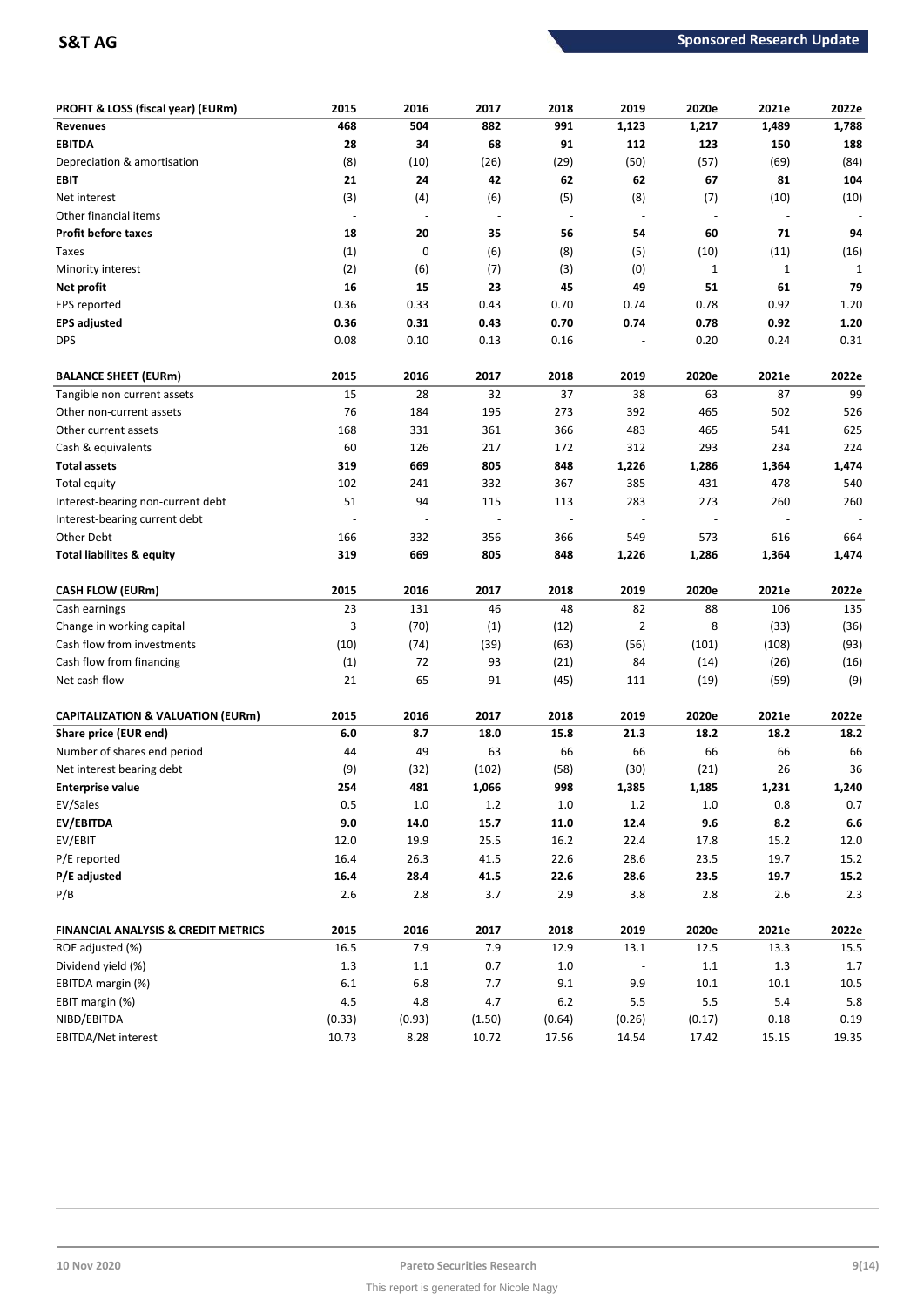# **Disclaimer and legal disclosures**

### **Origin of the publication or report**

This publication or report originates from Pareto Securities AS, reg. no. 956 632 374 (Norway), Pareto Securities AS, Frankfu rt branch, reg. no. DE 320 965 513 / HR B 109177 (Germany) or Pareto Securities AB, reg. no. 556206-8956 (Sweden) (together the Group Companies or the "Pareto Securities Group") acting through their common unit Pareto Securities Research. The Group Companies are supervised by the Financial Supervisory Authority of their respective home countries.

### **Content of the publication or report**

This publication or report has been prepared solely by Pareto Securities Research.

Opinions or suggestions from Pareto Securities Research may deviate from recommendations or opinions presented by other departments or companies in the Pareto Securities Group. The reason may typically be the result of differing time horizons, methodologies, contexts or other factors.

### **Sponsored research**

Please note that if this report is labelled as "sponsored research" on the front page, Pareto Securities has entered into an agreement with the company about the preparation of research reports and receives compensation from the company for this service. Sponsored research is prepared by the Research Department of Pareto Securities without any instruction rights by the company. Sponsored research is however commissioned for and paid by the company and such material is considered by Pareto Securities to qualify as an acceptable minor non-monetary benefit according to the EU MiFID II Directive.

## **Basis and methods for assessment**

Opinions and price targets are based on one or more methods of valuation, for instance cash flow analysis, use of multiples, behavioral technical analyses of underlying market movements in combination with considerations of the market situation and the time horizon. Key assumptions of forecasts, price targets and projections in research cited or reproduced appear in the research material from the named sources. The date of publication appears from the research material cited or reproduced. Opinions and estimates may be updated in subsequent versions of the publication or report, provided in and social cited or repo that the relevant company/issuer is treated anew in such later versions of the publication or report.

Pareto Securities Research may provide credit research with more specific price targets based on different valuation methods, including the analysis of key credit ratios and other factors describing the securities creditworthiness, peer group analysis of securities with similar creditworthiness and different DCF-valuations. All descriptions of loan agreement structures and loan agreement features are obtained from sources which Pareto Securities Research believes to be reliable, but Pareto Securities Research does not represent or warrant their accuracy. Be aware that investors should go through the specific complete loan agreement before investing in any bonds and not base an investment decision based solely on information contained in this publication or report.

Pareto Securities Research has no fixed schedule for updating publications or reports.

Unless otherwise stated on the first page, the publication or report has not been reviewed by the issuer before dissemination. In instances where all or part of a report is presented to the issuer prior to publication, the purpose is to ensure that facts are correct.

### **Validity of the publication or report**

All opinions and estimates in this publication or report are, regardless of source, given in good faith and may only be valid as of the stated date of this publication or report and are subject to change without notice.

### **No individual investment or tax advice**

The publication or report is intended only to provide general and preliminary information to investors and shall not be construed as the basis for any investment decision. This publication or report has been prepared by Pareto Securities Research as general information for private use of investors to whom the publication or report has been distributed, but it is not intended as a personal recommendation of particular financial instruments or strategies and thus it does not provide individually tailored investmen t advice, and does not take into account the individual investor's particular financial situation, existing holdings or liabilities, investment knowledge and experience, investment objective and horizon or risk profile and preferences. The investor must particularly ensure the suitability of an investment as regards his/her financial and fiscal situation and investment objectives. The investor bears the risk of losses in connection with an investment.

Before acting on any information in this publication or report, we recommend consulting your financial advisor.

The information contained in this publication or report does not constitute advice on the tax consequences of making any particular investment decision. Each investor shall make his/her own appraisal of the tax and other financial merits of his/her investment.

### **Sources**

This publication or report may be based on or contain information, such as opinions, recommendations, estimates, price targets and valuations which emanate from Pareto Securities Research' analysts or representatives, publicly available information, information from other units or companies in the Group Companies, or other named sources.

To the extent this publication or report is based on or contains information emanating from other sources "Other Sources") than Pareto Securities Research ("External Information"), Pareto Securities Research has deemed the Other Sources to be reliable but neither the companies in the Pareto Securities Group, others associated or affiliated with said companies nor any other person, guarantee the accuracy, adequacy or completeness of the External Information.

### **Ratings**

| Equity ratings: | "Buv"  | Pareto Securities Research expects this financial instrument's total return to exceed 10% over the next 12 months                   |
|-----------------|--------|-------------------------------------------------------------------------------------------------------------------------------------|
|                 | "Hold" | Pareto Securities Research expects this financial instrument's total return to be between -10% and 10% over the next 12 months      |
|                 | "Sell" | Pareto Securities Research expects this financial instrument's total return to be negative by more than 10% over the next 12 months |

Analysts Certification<br>The research analyst(s) whose name(s) appear on research reports prepared by Pareto Securities Research certify that: (i) all of the views expressed in the research report accurately reflect their pe "Hold"<br>"Sell" Pareto Securities Research expects this financial instrument's total return to be between -1.0% and 1.0% over the next 12 months<br>"Sell" Pareto Securities Research expects this financial instrument's total ret research analysts in research reports that are prepared by Pareto Securities Research.

The research analysts whose names appears on research reports prepared by Pareto Securities Research received compensation that is based upon various factors including Pareto Securities' total revenues, a portion of which are generated by Pareto Securities' investment banking activities.

### **Limitation of liability**

Pareto Securities Group or other associated and affiliated companies assume no liability as regards to any investment, divest ment or retention decision taken by the investor on the basis of this publication or report. In no event will entities of the Pareto Securities Group or other associated and affiliated companies be liable for direct, indirect or incidental, special or consequential damages resulting from the information in this publication or report.

Neither the information nor any opinion which may be expressed herein constitutes a solicitation by Pareto Securities Research of purchase or sale of any securities nor does it constitute a solicitation to any person in any jurisdiction where solicitation would be unlawful. All information contained in this research report has been compiled from sources believed to be reliable. However, no representation or warranty, express or implied, is made with respect to the completeness or accuracy of its contents, and it is not to be relied upon as authoritative.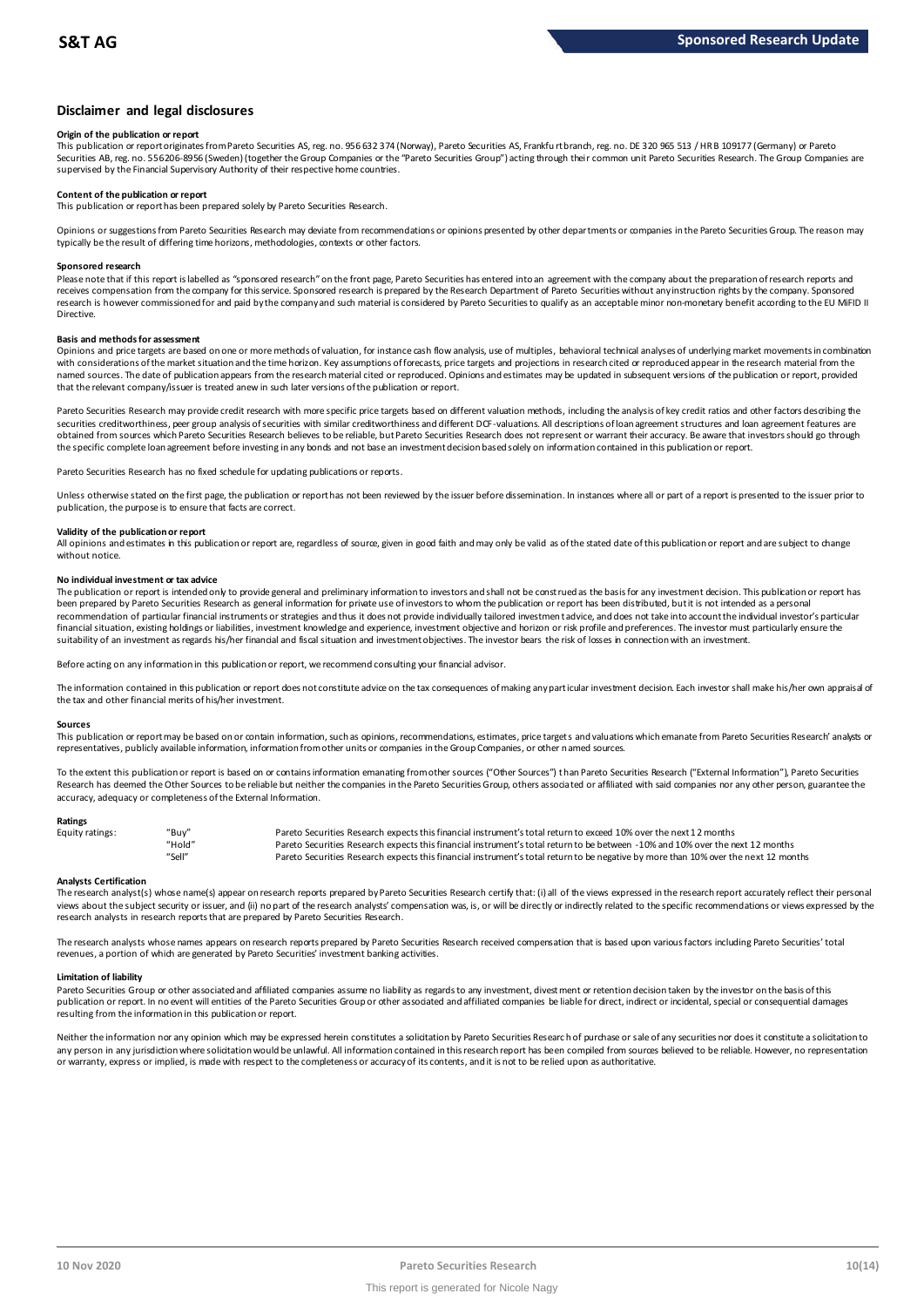### **Risk information**

The risk of investing in certain financial instruments, including those mentioned in this document, is generally high, as their market value is exposed to a lot of different factors such as the operational and financial conditions of the relevant company, growth prospects, change in interest rates, the economic and political environment, foreign exchange rates, shifts in market sentiments etc. Where an investment met.<br>or securit the investor. Past performance is not a guide to future performance. Estimates of future performance are based on assumptions that may not be realized. When investing in individual shares, the investor may lose all or part of the investments.

### **Conflicts of interest**

Companies in the Pareto Securities Group, affiliates or staff of companies in the Pareto Securities Group, may perform services for, solicit business from, make a market in, hold long or short positions in, or otherwise be interested in the investments (including derivatives) of any company mentioned in the publication or report.

In addition Pareto Securities Group, or affiliates, may from time to time have a broking, advisory or other relationship with a company which is the subject of or referred to in the relevant Research, including acting as that company's official or sponsoring broker and providing investment banking or other financial services. It is the policy of Pareto to seek to act as corporate adviser or broker to some of the<br>companies which a

To limit possible conflicts of interest and counter the abuse of inside knowledge, the analysts of Pareto Securities Research are subject to internal rules on sound ethical conduct, the management of inside<br>information, ha legislation and relevant industry standards. The object of the internal rules is for example to ensure that no analyst will abuse or cause others to abuse confidential information. It is the policy of Pareto Securities Research that no link exists between revenues from capital markets activities and individual analyst remuneration. The Group Companies are members of national stockbrokers' associations in each of the countries in which the Group Companies have their head offices. Internal rules have been developed in accordance with recommendations issued by the stockbrokers associations. This material has been prepared following the Pareto Securities Conflict of Interest Policy.

The guidelines in the policy indude rules and measures aimed at achieving a sufficient degree of independence between variou s departments, business areas and sub-business areas within the Pareto Securities Group in order to, as far as possible, avoid conflicts of interest from arising between such departments, business areas and sub-business areas as well as their customers. One purpose of such measures is to restrict the flow of information between certain business areas and sub-business areas within the Pareto Securities Group, where conflicts of interest may arise and to safeguard the impartialness of the empl The guidelines in the policy indude rules and measures aimed at achieving a sufficient degree of independence between various departments, business areas and sub-business areas within the Pareto<br>Securities Group in order t Pareto Securities Group rules concerning contacts with covered companies and rules concerning personal account trading carried out by analysts.

### **Distribution restriction**

The securities referred to in this publication or report may not be eligible for sale in some jurisdictions and persons into whose possession this document comes should inform themselves about and observe Pareto Securities Group rules concerning contacts with covered companies and rules concerning personal account trading carried out by analysts.<br>Distribution restriction<br>The securities referred to in this publication or rep Authority (FCA).

This research is only intended for and may only be distributed to institutional investors in the United States and U.S entities seeking more information about any of the issuers or securities discussed in this report should contact Pareto Securities Inc. at 150 East 52nd Street, New York, NY 10022, Tel. 212 829 4200.

Pareto Securities Inc. is a broker-dealer registered with the U.S. Securities and Exchange Commission and is a member of FINRA & SPC. U.S. To the extent required by applicable U.S. laws and regulations, Pareto Securities Inc. accepts responsibility for the contents of this publication. Investment products provided by or through Pareto Securities Inc. or Pareto Securities Research are not FDIC insured, may lose value and are not guaranteed by Pareto Securities Inc. or Pareto Securities Research. Investing in non-U.S. securities may entail certain risks. This document does not constitute or form part of any offer for sale or subscription, nor shall it or any part of it form the basis of or be relied on in connection with any contract or commitment whatsoever. The securities of non-U.S. issuers may not be registered with or subject to SEC reporting and other requirements. The information available about non-U.S. companies may be limited, and non-U.S. companies are generally not subject to the same uniform auditing and subject to the same unif reporting standards as U.S. companies. Market rules, conventions and practices may differ from U.S. markets, adding to transaction costs or causing delays in the purchase or sale of securities. Securities of some non-U.S. companies may not be as liquid as securities of comparable U.S. companies. Fluctuations in the values of national currencies, as well as the potential for governmental restrictions on currency movements, can significantly erode principal and investment returns.

Pareto Securities Research may have material conflicts of interest related to the production or distribution of this research report which, with regard to Pareto Securities Research, are disclosed herein.

### **Distribution in Singapore**

Pareto Securities Pte Ltd holds a Capital Markets Services License is an exempt financial advisor under Financial Advisers Act, Chapter 110 ("FAA") of Singapore and a subsidiary of Pareto Securities AS.

This report is directed solely to persons who qualify as "accredited investors", "expert investors" and "institutional investors" as defined in section 4A(1) Securities and Futures Act, Chapter 289 ("SFA") Distribution in Singapore<br>Pareto Securities Pte Ltd holds a Capital Markets Services License is an exempt financial advisor under Financial Advisers Act, Chapter 110 ("FAA") of Singapore and a subsidiary of Pareto Securiti person. You should seek advice from a financial adviser regarding the suitability of any product referred to in this report, taking into account your specific financial objectives, financial situation or particular needs before making a commitment to purchase any such product. Please contact Pareto Securities Pte Ltd, 16 Collyer Quay, # 2 7-02 Income at Raffles, Singapore 049318, at +65 6408 9800 in matters arising from, or in connection with this report.

Additional provisions on Recommendations distributed in the Canada<br>Canadian recipients of this research report are advised that this research report is not, and under no circumstances is it to be construed as an offer to s needs before making a commitment to purchase any such product. Please contact Pareto Securities Pte Ltd, 16 Collyer Quay, # 2 7-02 Income at Raffles, Singapore 049318, at +65 6408 9800 in matters arisin<br>from, or in connect from, or in connection with this report.<br>Additional provisions on Recommendations distributed in the Canada<br>Canadian recipients of this research report are advised that this research report is not, and under no circumstanc securities. No securities commission or similar regulatory authority in Canada has reviewed or in any way passed upon this research report or the merits of any securities described or discussed herein and any representation to the contrary is an offence. Any securities described or discussed within this research report may only be distributed in Canada in accordance with applicable provincial and territorial<br>securities laws. An securities regulators and only bya dealer properly registered under applicable securities laws or, alternatively, pursuant to an exemption from the dealer registration requirement in the relevant province or territory of Canada in which such offer or sale is made. Under no circumstances is the information contained herein to be construed as investment advice in any province or territory of Canada nor should it be construed as being tailored to the needs of the recipient. Canadian redpients are advised that Pareto Securities AS, its affiliates and its authorized agents are not responsible for, nor do they accept, any liability whatsoever for any direct or consequential loss arising from any use of this research report or the information contained herein.

### **Distribution in United Kingdom**

This publication is issued for the benefit of persons who qualify as eligible counterparties or professional dients and should be made available only to such persons and is exempt from the restriction on financial promotion in s21 of the Financial Services and Markets Act 2000 in reliance on provision in the FPO.

### **Copyright**

This publication or report may not be mechanically duplicated, photocopied or otherwise reproduced, in full or in part, under applicable copyright laws. Any infringement of Pareto Securities Research's copyright can be pursued legally whereby the infringer will be held liable for any and all losses and expenses incurred by the infringement.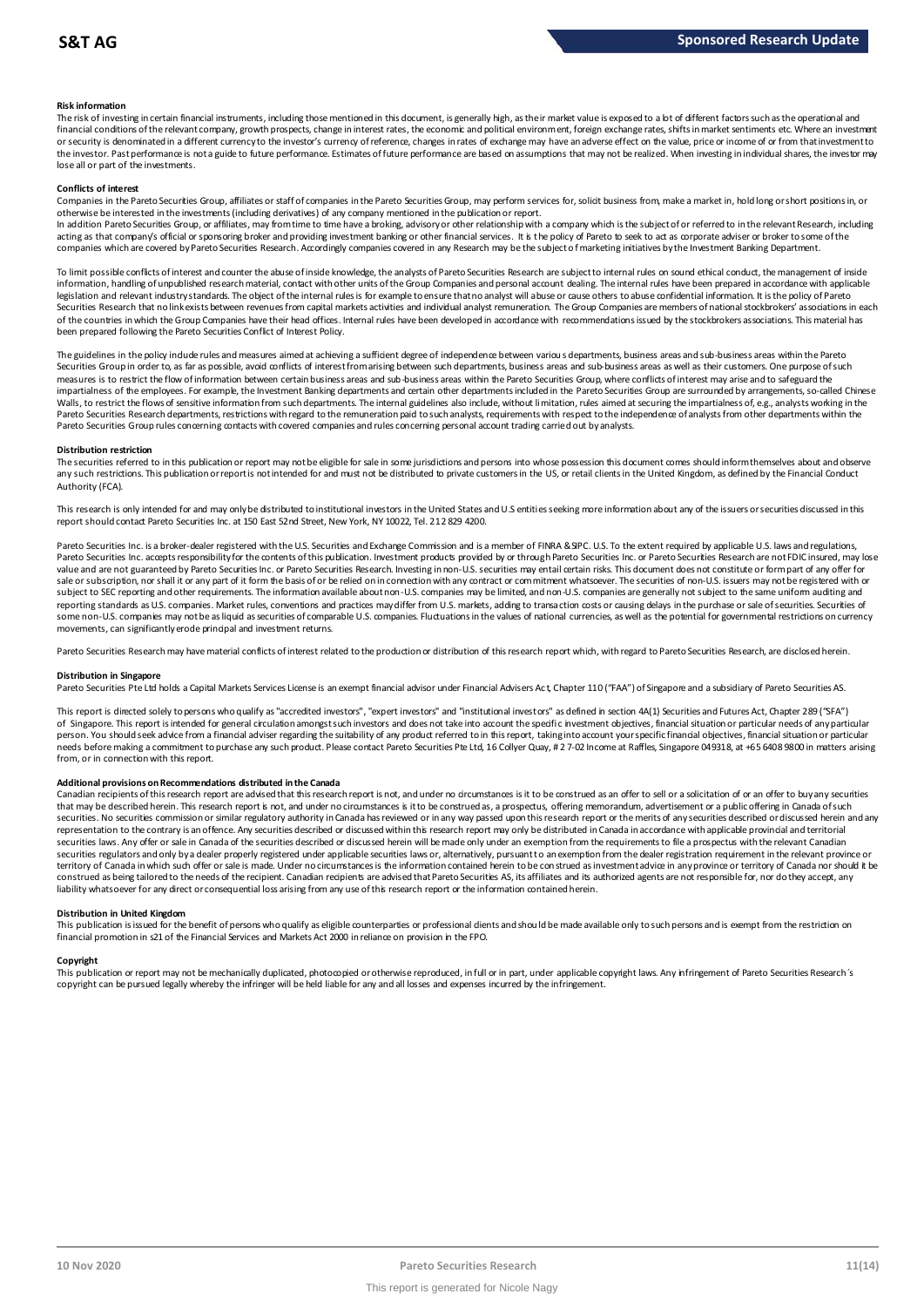## **Appendix A**

# Disclosure requirements pursuant to the Norwegian Securities Trading Regulations section 3-10 (2) and section 3-11 (1), letters a-b

The below list shows companies where Pareto Securities AS - together with affiliated companies and/or persons – own a portion of the shares exceeding 5 % of the total share capital in any company<br>where a recommendation has

|                                                                                  |                             |        | Disclosure requirements pursuant to the Norwegian Securities Trading Regulations section 3-10(2) and section 3-11(1). letters a-b                     |           |                             |
|----------------------------------------------------------------------------------|-----------------------------|--------|-------------------------------------------------------------------------------------------------------------------------------------------------------|-----------|-----------------------------|
| where a recommendation has been produced or distributed by Pareto Securities AS. |                             |        | The below list shows companies where Pareto Securities AS-together with affiliated companies and/or persons – own a portion of the shares exceeding 5 |           |                             |
| Companies                                                                        | No. of shares Holdings in % |        | Companies                                                                                                                                             |           | No. of shares Holdings in % |
| <b>Helgeland Sparebank</b>                                                       | 2.006.735                   | 9.61%  | SpareBank 1Østfold Akersl                                                                                                                             | 1.139.560 | 9.20%                       |
| Pareto Bank ASA                                                                  | 15.994.312                  | 22.90% | Sparebanken Vest                                                                                                                                      | 6.361.336 | 5.93%                       |

| <b>Falciu Dalin AUA</b>                                                                                                               | 10.994.0 L                  | 22.JU / 0 | <b>OVAIGVAIINGII VESL</b> | <b>U.JU I.JJU</b> | J.JJ 70                     |
|---------------------------------------------------------------------------------------------------------------------------------------|-----------------------------|-----------|---------------------------|-------------------|-----------------------------|
| Pareto Securities AS or its affiliates own as determined in accordance with FINRA Rule 2241, 1 % or more of the equity securiies of : |                             |           |                           |                   |                             |
| Companies                                                                                                                             | No. of shares Holdings in % |           | Companies                 |                   | No. of shares Holdings in % |
| <b>Helgeland Sparebank</b>                                                                                                            | 2.006.735                   | 9.61%     | SpareBank 1Østfold Akersl | 1,139,560         | 9.20%                       |
| NHST Media Group AS                                                                                                                   | 17,900                      | 1.39%     | SpareBank 1Østlandet      | 1743.409          | 1.63%                       |
| Pareto Bank ASA                                                                                                                       | 15.994.312                  | 22.90%    | Sparebanken Møre          | 305.239           | 3.09%                       |
| Selvaag Bolig ASA                                                                                                                     | 2.177.497                   | 2.32%     | Sparebanken Sør           | 433.544           | 2.77%                       |
| SpareBank 1BV                                                                                                                         | 1,640,220                   | 2.60%     | Sparebanken Vest          | 6,361,336         | 5.93%                       |
| SpareBank 1Nord-Norge                                                                                                                 | 3.220.305                   | 3.21%     | <b>Totens Sparebank</b>   | 78.246            | 1.28%                       |
| SpareBank 1SMN                                                                                                                        | 1875.442                    | 1.44%     |                           |                   |                             |
|                                                                                                                                       |                             |           |                           |                   |                             |

Pareto Securities AS may hold financial instruments in companies where a recommendation has been produced or distributed by Pareto Securities AS in connection with rendering investment services, including Market Making.

| Company                   | Analyst<br>holdings* | Total<br>holdings | Company                  | Analyst<br>holdings* | Total<br>holdings | Company                | Analyst<br>holdings* | Total<br>holdings |
|---------------------------|----------------------|-------------------|--------------------------|----------------------|-------------------|------------------------|----------------------|-------------------|
| Aker ASA                  | 500                  | 1,470             | Fjordkraft Holding       | 0                    | 10,100            | Pareto Bank            | 0                    | 2,370,702         |
| Aker BP                   | 0                    | 23,995            | Frontline                | 0                    | 42,918            | Pexip Holding          | 0                    | 6,139             |
| Aker Carbon Capture       | 0                    | 178,028           | Gjensidige Forsikring    | 0                    | 7,280             | Protector Forsikring   | 0                    | 13,400            |
| American Shipping Company | 0                    | 3,780             | Golden Ocean Group       | $\Omega$             | 1,433             | Quantafuel             | 0                    | 1,115,100         |
| Arcus                     | 0                    | 2,684             | Grieg Seafood            | 0                    | 9,890             | <b>REC Silicon</b>     | 0                    | 32,500            |
| Atlantic Sapphire         | 0                    | 9,410             | Hafnia Limited           | $\Omega$             | 30,000            | SalMar                 | 0                    | 305               |
| Austevoll Seafood         | 0                    | 4,135             | Hunter Group ASA         | 0                    | 15,400            | Sandnes Sparebank      | 0                    | 5,782             |
| Avance Gas                | 0                    | 4,374             | Ice Group ASA            | 0                    | 170,000           | Sbanken ASA            | 0                    | 4,520             |
| <b>B2Holding AS</b>       | 0                    | 14,075            | Kid A SA                 | 0                    | 783               | Scatec Solar           | 0                    | 20,000            |
| Bakkafrost                | $\Omega$             | 89                | Komplett Bank            | 0                    | 88,300            | Schibsted ASA B Aksjer | 0                    | 631               |
| <b>BASF</b>               | 270                  | 270               | Kongsberg Gruppen        | 0                    | 37,237            | Selvaag Bolig          | 0                    | 2,350             |
| Bonheur                   | 0                    | 33,312            | <b>KWS</b>               | 75                   | 75                | SpareBank 1BV          | 0                    | 7,000             |
| Borregaard ASA            | 0                    | 500               | Lerøy Seafood Group      | 0                    | 4,663             | SpareBank 1SMN         | 0                    | 12,740            |
| Bouvet                    | $\Omega$             | 94                | Mowi                     | 0                    | 4,594             | SpareBank 1SR-Bank     | 0                    | 17,752            |
| <b>BRABank</b>            | $\Omega$             | 31,499            | NORBIT ASA               | $\Omega$             | 7,453             | Sparebanken Sør        | 0                    | 16,235            |
| <b>BW</b> Energy          | 0                    | 43,075            | Nordic Semiconductor     | 0                    | 4,590             | Sparebanken Vest       | 0                    | 5,409             |
| <b>BW</b> Offshore        | 0                    | 8,326             | Norsk Hydro              | 0                    | 92,721            | Sparebanken Øst        | 0                    | 1,500             |
| <b>DNB</b>                | 0                    | 24,636            | Norske Skog              | 0                    | 3,550             | Stolt-Nielsen          | 0                    | 41,317            |
| <b>DNO</b>                | 0                    | 499,263           | Norwegian Finans Holding | 0                    | 3,210             | Storebrand             | 0                    | 7,462             |
| Elkem                     | $\Omega$             | 7,198             | <b>NTS</b>               | $\Omega$             | 2,272             | Subsea 7               | 0                    | 5,226             |
| Entra                     | 0                    | 10,442            | Ocean Yield              | 0                    | 52,305            | Telenor                | 0                    | 2,147             |
| Equinor                   | 0                    | 3,369             | Okeanis Eco Tankers      | 0                    | 2,000             | <b>VOW</b>             | 0                    | 4,681             |
| Europris                  | 0                    | 12,756            | Orkla                    | 0                    | 19,353            | <b>XXL</b>             | 0                    | 12,573            |
| Fjord1ASA                 | $\Omega$             | 50,000            | Panoro Energy            | 0                    | 9,285             | Yara                   | 0                    | 14,471            |

This overview is updated monthly (last updated 14.10.2020).

\*Analyst holdings ref ers t o posit ions held by t he Paret o Securit ies AS analyst covering t he company.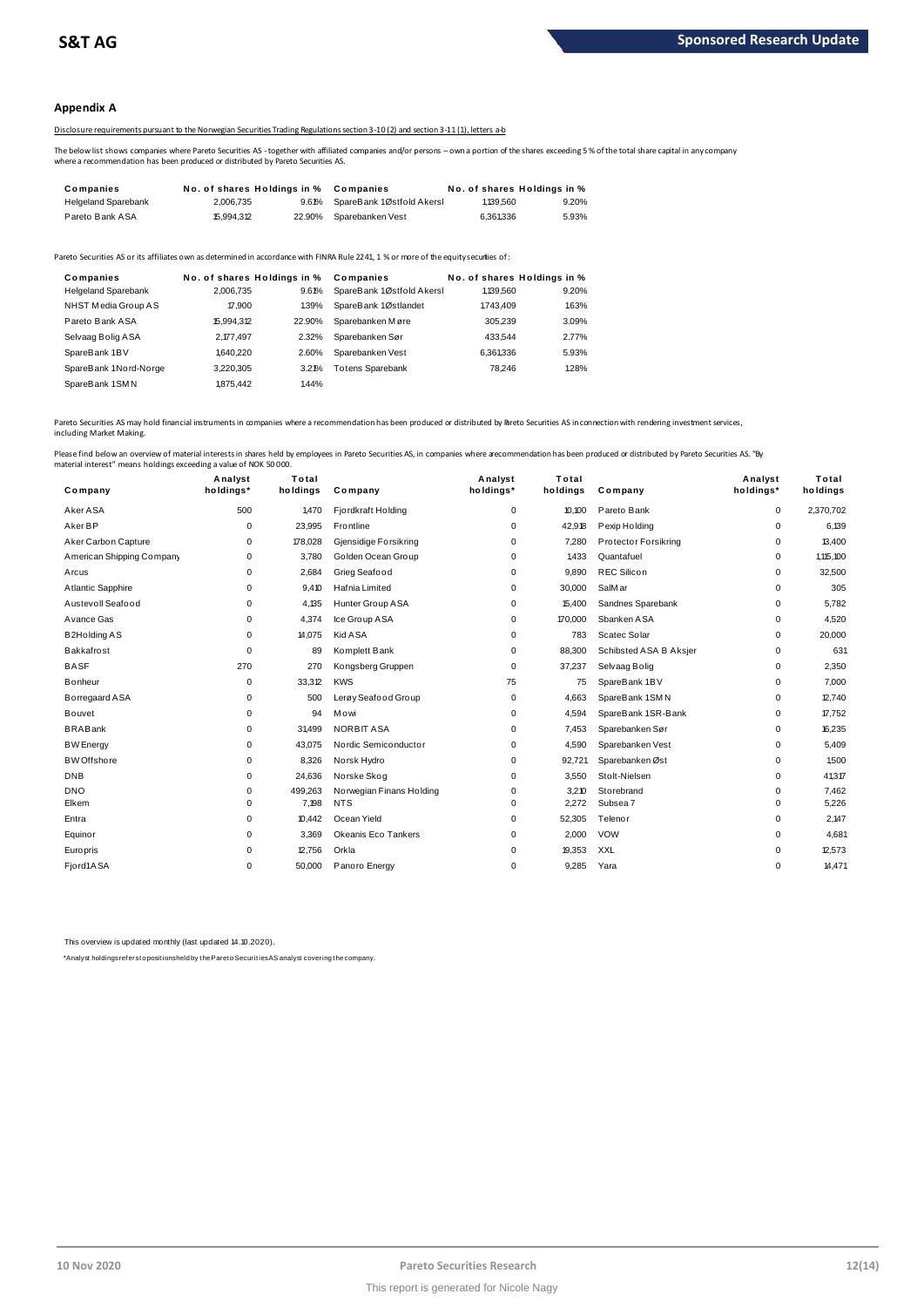# **Appendix B**

Disclosure requirements pursuant to the Norwegian Securities Trading Regulation § 3-11, letters e-f, ref the Securities Trading Act Section 3-10

Overview over issuers of financial instruments where Pareto Securities AS have prepared or distributed investment recommendation, where Pareto Securities AS have been lead manager/co-lead manager<br>or have rendered publicly

| or have rendered publicly known not immaterial investment banking services over the previous 12 months: |                                    |                            |  |  |
|---------------------------------------------------------------------------------------------------------|------------------------------------|----------------------------|--|--|
| 24SevenOffice Scandinavia                                                                               | Haf nia Limited                    | Pexip Holding              |  |  |
| Acconer AB                                                                                              | Helgeland Sparebank                | Pinewood Laboratories      |  |  |
| Advanzia Bank                                                                                           | HKN Energy Ltd                     | Pioneer Property Group     |  |  |
| Africa Energy Corp                                                                                      | HydrogenPro                        | ProvidencesInv. Mngmt Pty  |  |  |
| Aker ASA                                                                                                | <b>ICWHolding</b>                  | Quantafuel                 |  |  |
| American Tanker, Inc.                                                                                   | Inst abank ASA                     | Salmon Evolution           |  |  |
| Aprila Bank ASA                                                                                         | Kingfish Zeeland                   | SandnesSparebank           |  |  |
| Boreal Holding AS                                                                                       | Klaveness Combination Carriers ASA | Scorpio BulkersInc.        |  |  |
| Borr Drilling Limited                                                                                   | Komplett Bank                      | Seadrill Ltd               |  |  |
| <b>BRAbank</b>                                                                                          | Kongsberg Automotive               | Sparebanken Vest           |  |  |
| Brooge Energy Limited                                                                                   | Luxaviation Holding                | United Camping AB          |  |  |
| <b>BWEnergy</b>                                                                                         | Mercell                            | WatercirclesForsikring ASA |  |  |
| Cabonline Group Holding AB                                                                              | Mintra Group                       |                            |  |  |
| Cibus Nordic Real Est at e                                                                              | <b>MPC Container Ships</b>         |                            |  |  |
| Cloudberry Clean Energy AS                                                                              | MutaresSE& Co. KGaA                |                            |  |  |
| CrayoNano AS                                                                                            | Navigator Holdings Ltd.            |                            |  |  |
| Digiplex                                                                                                | Next BiometricsGroup               |                            |  |  |
| <b>DOF</b>                                                                                              | Northern Ocean                     |                            |  |  |
| DOF Subsea AS                                                                                           | Norwegian Air Shuttle              |                            |  |  |
| <b>ELOP</b>                                                                                             | Ocean Yield                        |                            |  |  |
| Erwe Immobilien                                                                                         | Odf jell SE                        |                            |  |  |
| Fjordkraft Holding                                                                                      | <b>OHTASA</b>                      |                            |  |  |
| Genel Energy                                                                                            | <b>PGS</b>                         |                            |  |  |

*This overview is updated monthly (this overview is for the period 3 1.0 9.2019 – 3 1.0 9.2020).*

# **Appendix C**

Disclosure requirements pursuant to the Norwegian Securities Trading Regulation § 3-11 (4)

| лрропата о                                                          |                |
|---------------------------------------------------------------------|----------------|
| Disclosure requirements pursuant to the Norwegian Securities Tradin |                |
| Distribution of recommendations                                     |                |
| Recommendation                                                      | % distribution |
| Buy                                                                 | 65%            |
| Hold                                                                | 29%            |
| Sell                                                                | 5%             |

| ັບທ                                             | $\mathsf{v}$   |
|-------------------------------------------------|----------------|
| Distribution of recommendations (transactions*) |                |
| Recommendation                                  | % distribution |
| Buy                                             | 67%            |
| Hold                                            | 29%            |
| Sell                                            | 4%             |
|                                                 |                |

\* Companies under coverage with which Pareto Securities Group has on-going or completed public investment banking services in the previous 12 months This overview is updated monthly (last updated 15.10.2020).